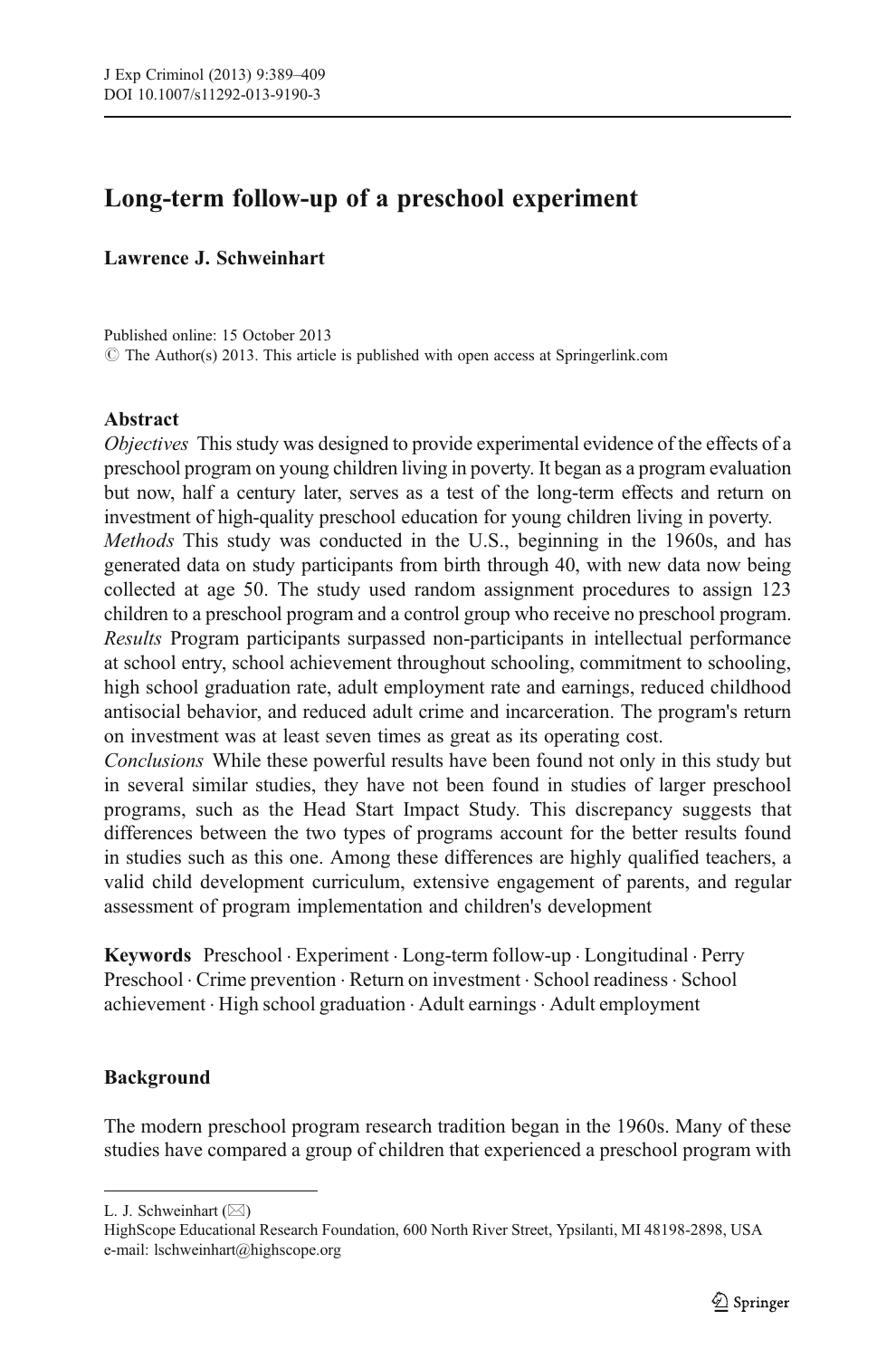a similar group of children that did not experience a preschool program. Others have compared similar groups of children that experienced different kinds of preschool programs. In several of these studies, children were randomly assigned to the groups and thus defined as experiments. This article focuses on one such experiment.

The preschool research tradition flourished through the 1960s and 1970s, with additional studies of preschool and parent education programs. The principal investigators brought a dozen of the best of these studies together to form the Consortium for Longitudinal Studies ([1983\)](#page-19-0) in the late 1970s. Collaborating in data collection and analysis, the Consortium found robust evidence of preschool program effects on children's intellectual performance at school entry, reduced need for placements in special education, and reduced need for retention in grade. The longest-lasting of the studies found that a greater percentage of preschool program graduates became high school graduates.

Ramey and his colleagues at the University of North Carolina at Chapel Hill began the Carolina Abecedarian Study in 1972 (Campbell et al. [2002\)](#page-18-0). Of 111 infants from poor families, they randomly assigned 57 to a special program group and 54 to a typical child care group that used the child care arrangements in homes and centers that were prevalent there in the 1970s. The special program was a full-day, full-year day care program for children that lasted the 5 years from birth to elementary school. This was the first study to find preschool program benefits on participants' intellectual performance and academic achievement throughout their schooling. The program group's mean IQ was the same as that of the no-program group at study entry, but significantly higher from ages 3 through 21; the same was true for achievement test scores at 15. By 15, fewer of the program group than the no-program group had repeated a grade or received special services, and by 21, more of them had graduated from high school or received a GED certificate and attended a 4-year college. Fewer of the program group participants than the no-program group became teen parents. However, unlike the HighScope Perry Preschool Study, the program and no-program groups did not differ significantly in arrests by 19 (Clarke and Campbell [1998](#page-18-0)), perhaps because of the few arrests by that age or perhaps because the Abecedarian curriculum did not focus on children's responsibility as much as the HighScope Perry Preschool curriculum did. Cost–benefit analysis indicates that, discounted at 3 % annually, the program yielded a return to society of \$3.78 per dollar invested (Massé and Barnett [2002](#page-19-0)).

Beginning in 1985, the Chicago Longitudinal Study, conducted by Arthur Reynolds and his colleagues examined the effects of the Chicago Child-Parent Centers (CPC) program offered by the nation's third largest public school district (Reynolds et al. [2001\)](#page-19-0). This program was citywide, with 1,539 low-income children (93 % African American, 7 % Hispanic) enrolled in 25 schools, 989 who had been in the CPC program and 550 who had not. Families in this study went to their neighborhood schools, and children were not randomly assigned to groups. Preschool-program group members attended a part-day preschool program at ages 3 and 4, while the no-preschool-program group did not. The preschool-program group did significantly better than the no-preschoolprogram group in educational performance and social behavior, with lower rates of grade retention and special education placement, followed by a higher rate of high school completion and lower rates of school dropout and juvenile arrests. Analysis of the costs and benefits of the program indicates that, discounted at 3 % annually, the program yielded \$7.10 return per dollar invested (Reynolds et al. [2002\)](#page-19-0).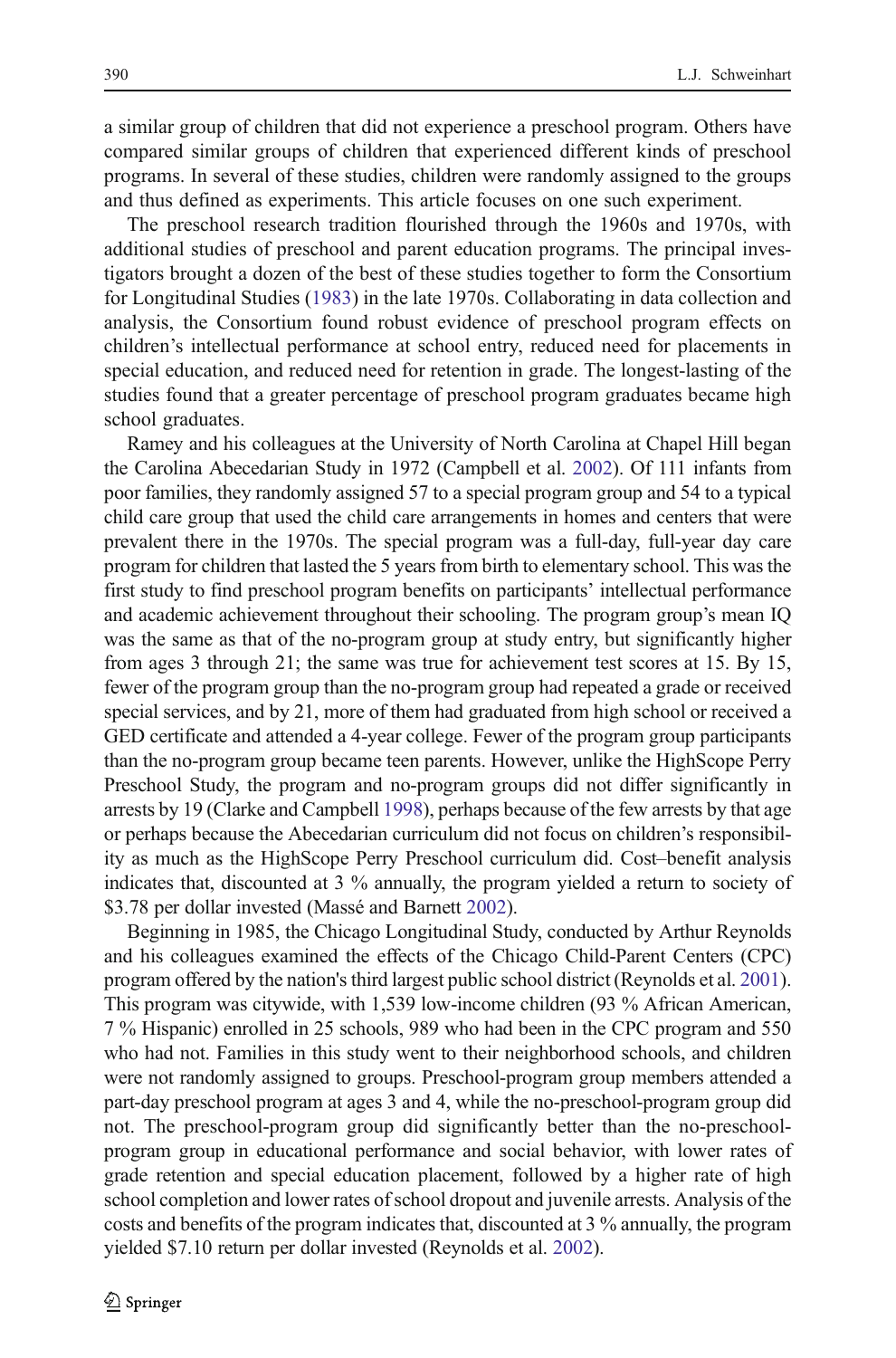The pattern of findings from this research tradition to date is that some model preschool programs have strong short-term effects, long-term effects, and strong return on investment, that is to say, they are highly effective (Schweinhart [2011\)](#page-19-0). The evidence for typical preschool programs is mixed, however. The Head Start Impact Study (Puma et al. [2012](#page-19-0)) found that typical Head Start preschool programs have weak short-term effects with small likelihood of long-term effects and strong return on investment. However, several local and state preschool programs have been found to be highly effective in the short term (Barnett et al. [2005,](#page-18-0) [2013;](#page-18-0) Gormley et al. [2008;](#page-19-0) Schweinhart et al. [2012](#page-19-0); Weiland and Yoshikawa [2013\)](#page-20-0).

This article elaborates on a study that we have conducted that is central to drawing the conclusion that a high-quality preschool program for children of low-income families has long-term effects, including crime prevention—the HighScope Perry Preschool Study (Schweinhart et al. [2005](#page-19-0)). It presents how the study design warrants the findings, the array of both short-term and long-term findings, and how the shortterm effects led to the long-term effects. Then it considers the program ingredients that led to these effects.

#### The study

To conduct this study, staff identified 123 young African American children in Ypsilanti, Michigan, USA, living in poverty and assessed to be at high risk of school failure. They used randomizing procedures to assign them to a program group and a no-program group, operated a high-quality preschool program for the program group at ages 3 and 4, and collected data on both groups annually from ages 3 through 11 and at ages 14, 15, 19, 27, and 40.

The study participants

This study has followed the lives of 123 persons who originally lived in the attendance area of the Ypsilanti, Michigan, school district's Perry Elementary School, a predominantly African American neighborhood in a low-income part of town. Project staff identified a pool of children for the study sample from a census of the families of students then attending Perry School, referrals by neighborhood groups, and door-to-door canvassing. They selected families of low socioeconomic status and children with low intellectual performance at study entry who showed no evidence of organic handicap. Only three families with children identified for the study refused to participate in it.

Although 128 children were originally selected for the study, four did not complete the preschool program because they moved away and one child died shortly after the study began, so that the longitudinal study had 123 participants. Children entered the study in five successive cohorts annually from the fall of 1962 to the fall of 1965. The relative homogeneity of the children in the sample makes it unlikely that annual selection had any effect on the randomization process. Staff randomly divided the children in each cohort into those enrolled in the preschool program and those not enrolled in any preschool program. Program-group children attended the preschool program at 3 and 4, except for the first class of children, who attended only at 4.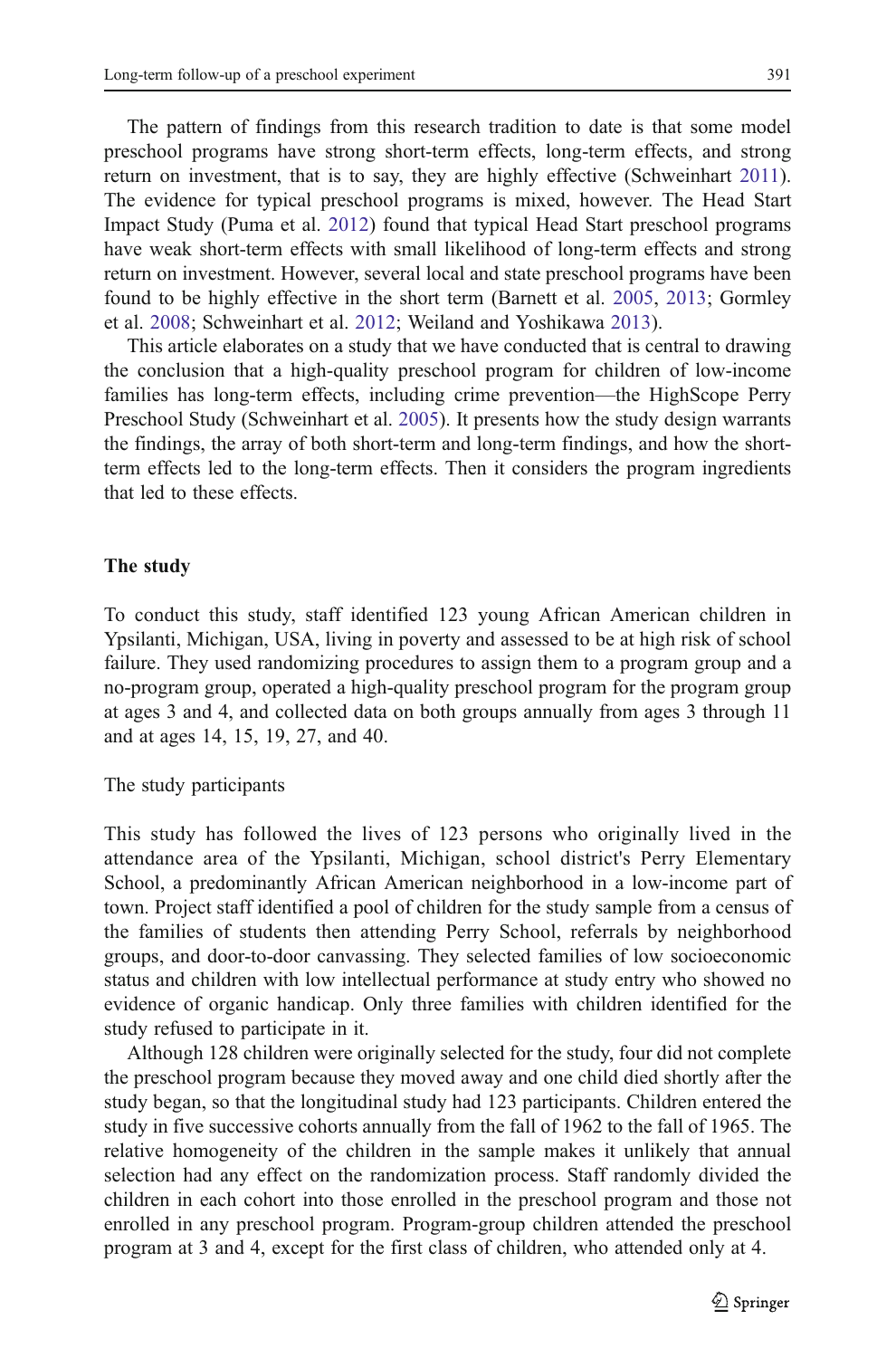All study participants were African American, as was almost everyone in the Perry School neighborhood at the time they attended. Limiting the sample to African American children removed racial differences from the design, but raises a question about generalizing findings to other races, including the majority of poor children in the U.S., who are white. Obviously, poor African American children and poor white children differ in many important ways, but the program addressed intellectual, social, and physical abilities common to all races rather than racially specific characteristics; so it is reasonable to believe that it would have had similar effects on poor children of any race. Indeed, having positive effects on African American children may have been even harder to achieve, since regardless of preschool program participation, they and their families faced racial prejudice and discrimination in schooling, housing, and employment.

#### Program and no-program groups

The scientific strength of this study, its ability to assess preschool program effects even many years later, is due to an experimental design in which study participants were assigned by randomizing procedures to one of two groups: a "program group" enrolled in the preschool program or a "no-program group", which was not enrolled in any preschool program and received no special treatment other than data collection. After selecting children for a cohort in the study sample each fall from 1962 to 1965, project staff assigned them to program and no-program groups as follows. They identified pairs of study participants matched on initial Stanford-Binet intellectual performance scores (IQ, Terman and Merrill [1960](#page-20-0)) and assigned pair members to either of two undesignated groups. They exchanged one or two pair members per cohort to insure that the groups were matched on mean socioeconomic status, mean intellectual performance, and percentages of boys and girls. They randomly assigned one group to the program condition and the other to the no-program condition. In addition, as part of the initial assignment procedure in later cohorts, they exchanged several pair members in each cohort to reduce the number of children of employed mothers in the program group, because it was found difficult to arrange home visits with them. Also, they assigned younger siblings to the same group (program or no-program) as their older siblings, to prevent the preschool program from affecting siblings in the no-program group. Statistical analyses indicate that these exchanges did not appreciably affect the findings of this study (Heckman et al. [2010b](#page-19-0)). The initial assignments plus reassignments of children with employed mothers and younger siblings led to a program group of 58 children and a no-program group of 65 children.

The assignment procedures make it highly probable that group comparisons reflect the effects of the preschool program. Comparisons indicating that groups were not significantly different on various background characteristics make it even more likely. As shown in Table [1](#page-4-0), the two groups differed significantly (with a two-tailed probability of less than 0.05) at study entry on only one background variable. The program-group members had significantly more employed mothers than the noprogram-group members (9 vs. 31 %), because of the exchanges that moved them from the program group to the no-program group. However, program and no-program groups did not differ significantly in their percentages of mothers employed when study participants were 15 years old. Further, maternal employment at study entry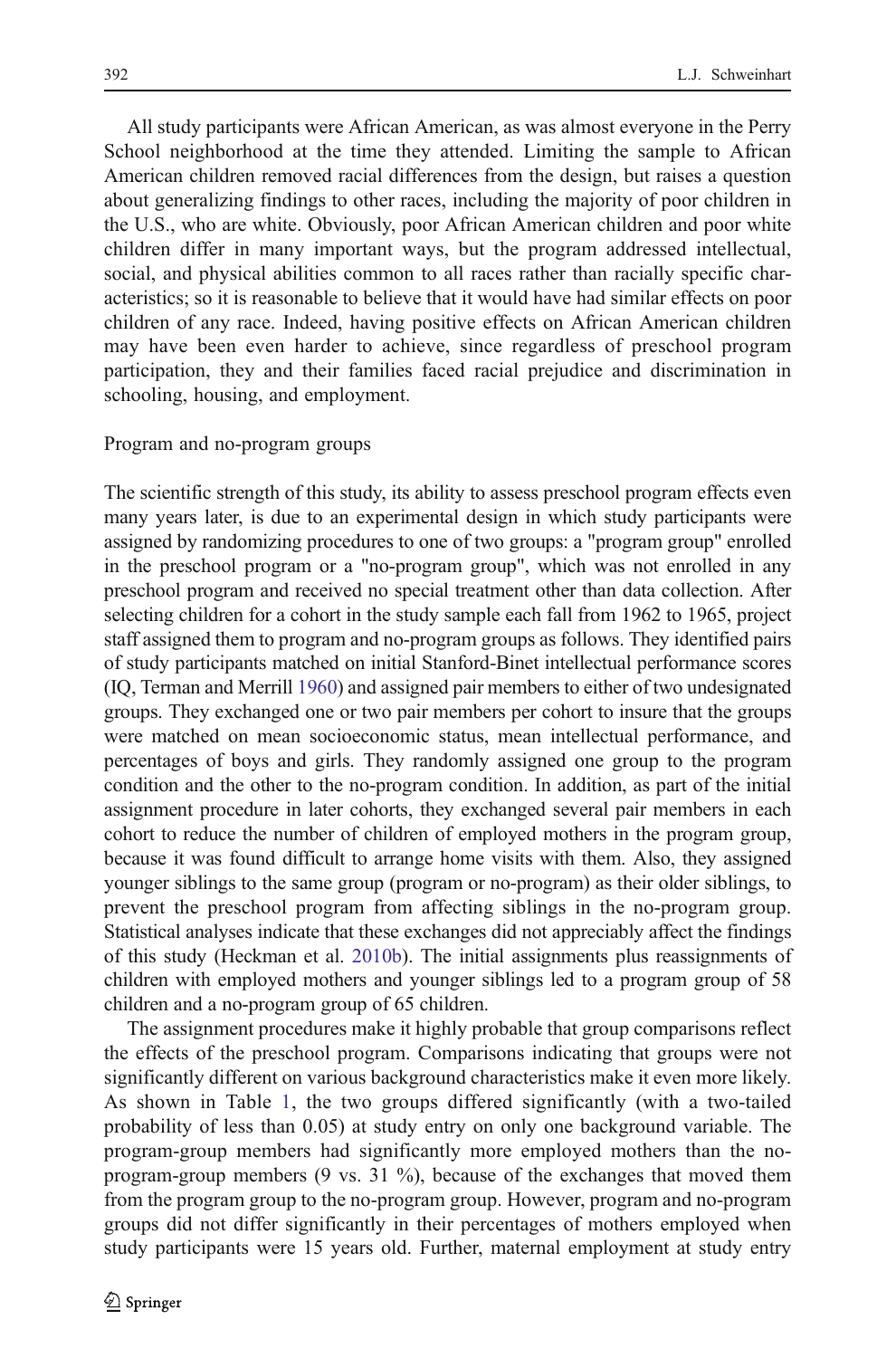| Variable                                 | Program group  |           | No-program group | Effect size |         |  |
|------------------------------------------|----------------|-----------|------------------|-------------|---------|--|
|                                          | $Mean\%$       | <b>SD</b> | $Mean\%$         | SD          |         |  |
| Stanford-Binet IQ at study entry         | 79.6           | 5.9       | 78.5             | 6.9         | 0.16    |  |
| Family socioeconomic status              | 9.0            | 1.2       | 8.6              | 1.1         | 0.36    |  |
| Mother's years of schooling              | 9.5            | 2.4       | 9.4              | 2.0         | 0.05    |  |
| Father's years of schooling <sup>a</sup> | 8.4            | 2.3       | 8.8              | 2.5         | $-0.02$ |  |
| Children in family                       | 4.9            | 2.5       | 4.8              | 2.8         | 0.06    |  |
| Older siblings                           | 2.8            | 2.4       | 3.0              | 2.8         | 0.08    |  |
| Child's age in months at study entry     | 42.7           | 6.2       | 41.9             | 5.9         | 0.14    |  |
| Mother's age in years at study entry     | 29.6           | 6.2       | 28.7             | 6.9         | 0.13    |  |
| Rooms in home at study entry             | 5.2            | 1.2       | 5.2              | 1.6         | 0.01    |  |
| Persons per room at study entry          | 1.2            | 0.3       | 1.4              | 0.6         | $-0.33$ |  |
| Participant's gender                     |                |           |                  |             |         |  |
| Male                                     | 57 %           |           | 60 %             |             | 0.06    |  |
| Female                                   | 43 %           |           | 40 %             |             |         |  |
| Family configuration at study entry      |                |           |                  |             |         |  |
| Two-parent                               | 55 %           |           | 51 %             |             | 0.09    |  |
| Single-mother                            | 45 %           |           | 49 %             |             |         |  |
| Employment of parents                    |                |           |                  |             |         |  |
| Father and mother employed               | $5\%$          |           | $9\%$            |             | $0.44*$ |  |
| Father alone employed                    | 44 %           |           |                  | $35\%$      |         |  |
| Single mother employed                   | $4\%$          |           | 22 %             |             |         |  |
| No parent employed                       | 47 %           |           | 34 %             |             |         |  |
| Father's employment level <sup>b</sup>   |                |           |                  |             |         |  |
| Managerial or skilled                    | $3\%$          |           | $2\%$            |             | 0.29    |  |
| Semiskilled                              | $7\frac{0}{0}$ |           | $3\%$            |             |         |  |
| Unskilled                                | 36 %           |           | 40 %             |             |         |  |

<span id="page-4-0"></span>

|  | <b>Table 1</b> Background variables at study entry, by preschool experience |  |  |  |  |  |
|--|-----------------------------------------------------------------------------|--|--|--|--|--|
|--|-----------------------------------------------------------------------------|--|--|--|--|--|

Table adapted from Schweinhart et al. [2005](#page-19-0), pp. 30–31. Copyright 2005 by HighScope Educational Research Foundation. Program group  $n=56-58$ , no-program group  $n=63-65$ ; data source is the initial parent interview; the  $p$  values are based on  $t$  tests of means and Chi-square statistics of percentages

 $*$   $p<0.05$ , two-tailed

<sup>a</sup> Program group  $n=34$ , no-program group  $n=34$ 

<sup>b</sup> All employed mothers reporting were at the unskilled level

was not correlated more than 0.13 with any of the major outcome variables. Nevertheless, it was used as a covariate in the outcome analyses reported here.

# The preschool program

The program's teachers conducted daily 2½-hour classes for children on weekday mornings and made weekly 1½-hour home visits to each mother and child on weekday afternoons. The 30-week school year began in mid-October and ended in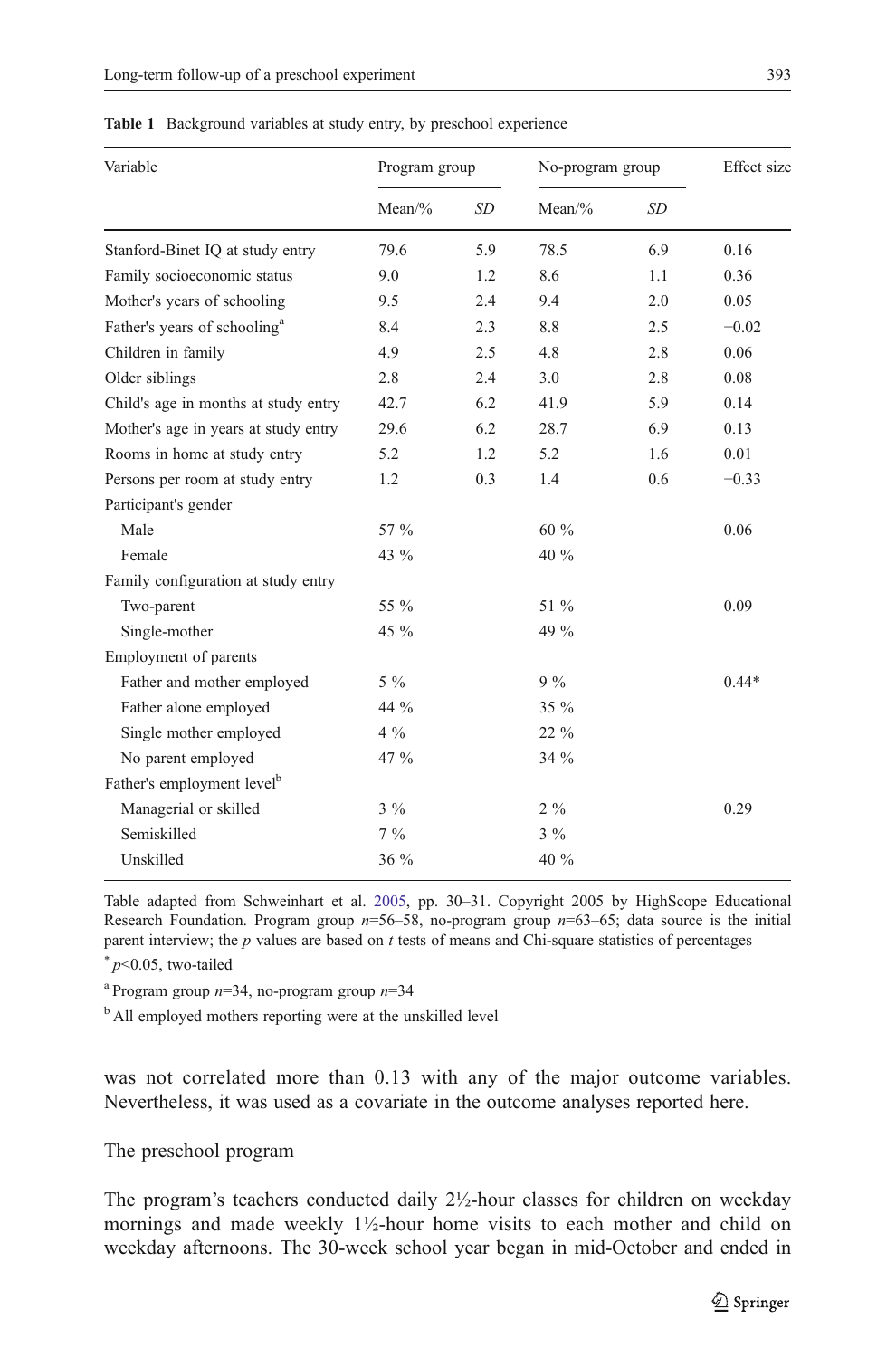May. Of the 58 children in the program group, the 13 in the first class participated in the program for one school year at 4 and the 45 in subsequent classes participated in the program for two school years at 3 and 4. Successive program group classes attended the program together, the older class at 4, the younger at 3. Thus, the four teachers in the program served 20 to 25 children each school year, forming a child– teacher ratio varying from 5.00 to 6.25 children per teacher. This ratio was set to accommodate the demands of the weekly home visits, that is, a visit to one or two families per weekday afternoon. Friday afternoons were generally used for staff training and project meetings. Between 1962 and 1967, ten teachers certified to teach in elementary, early childhood, and special education served in the program's four teaching positions. Over the years, seven white and three African American women served as teachers, and at least one African American teacher was always on the staff.

Program staff developed a systematic approach to classroom and home visit activities based on the idea that both teachers and children should have a major role in defining and initiating children's learning activities. Originally called the Cognitively Oriented Curriculum to distinguish it from approaches that did not include a systematic emphasis on cognitive development (Weikart et al. [1971](#page-20-0)), the education model was later named HighScope (Epstein and Hohmann [2012\)](#page-19-0). From the beginning, the program staff explicitly sought to support the development of young children's cognitive and social skills through individualized teaching and learning. They continued to develop the educational model as the program operated from 1962 through 1967, building on insights from their classroom experience and their review of the studies of Jean Piaget and others (as summarized by Piaget and Inhelder [1969\)](#page-19-0).

The HighScope early childhood educational model, used in the Perry Preschool classroom and home visits, was and is an open framework of educational ideas and practices based on the natural development of young children. Drawing on the child development ideas of Jean Piaget, Lev Vygotsky, and John Dewey, it emphasizes the idea that children are intentional learners, who learn best from activities that they themselves plan, carry out, and review afterwards. Adults introduce new ideas to children through adult-initiated small- and large-group activities. Adults observe, support, and extend the children's play as appropriate. Adults arrange interest areas in the learning environment—art area for art materials, block area for blocks, dress-up area for clothing, reading area for books, and so forth. They maintain a daily routine that permits children to plan, carry out, and review their own activities; and engage in small- and large-group times, cleanup time, snack time, and outside time. They join in children's activities, asking appropriate questions that extend their plans and help them think about their activities. They add complex language to the discussion to expand the child's vocabulary. Using key developmental indicators derived from child development theory as a framework, adults encourage children to make choices, solve problems, and engage in activities that contribute to their intellectual, social, and physical development.

# Data collection

The HighScope Perry Preschool study has accumulated an unusually rich and comprehensive data set on young people growing up in poverty, with variables representing their status from birth through childhood and adolescence to early adulthood and midlife. The many variables encompass demographic characteristics,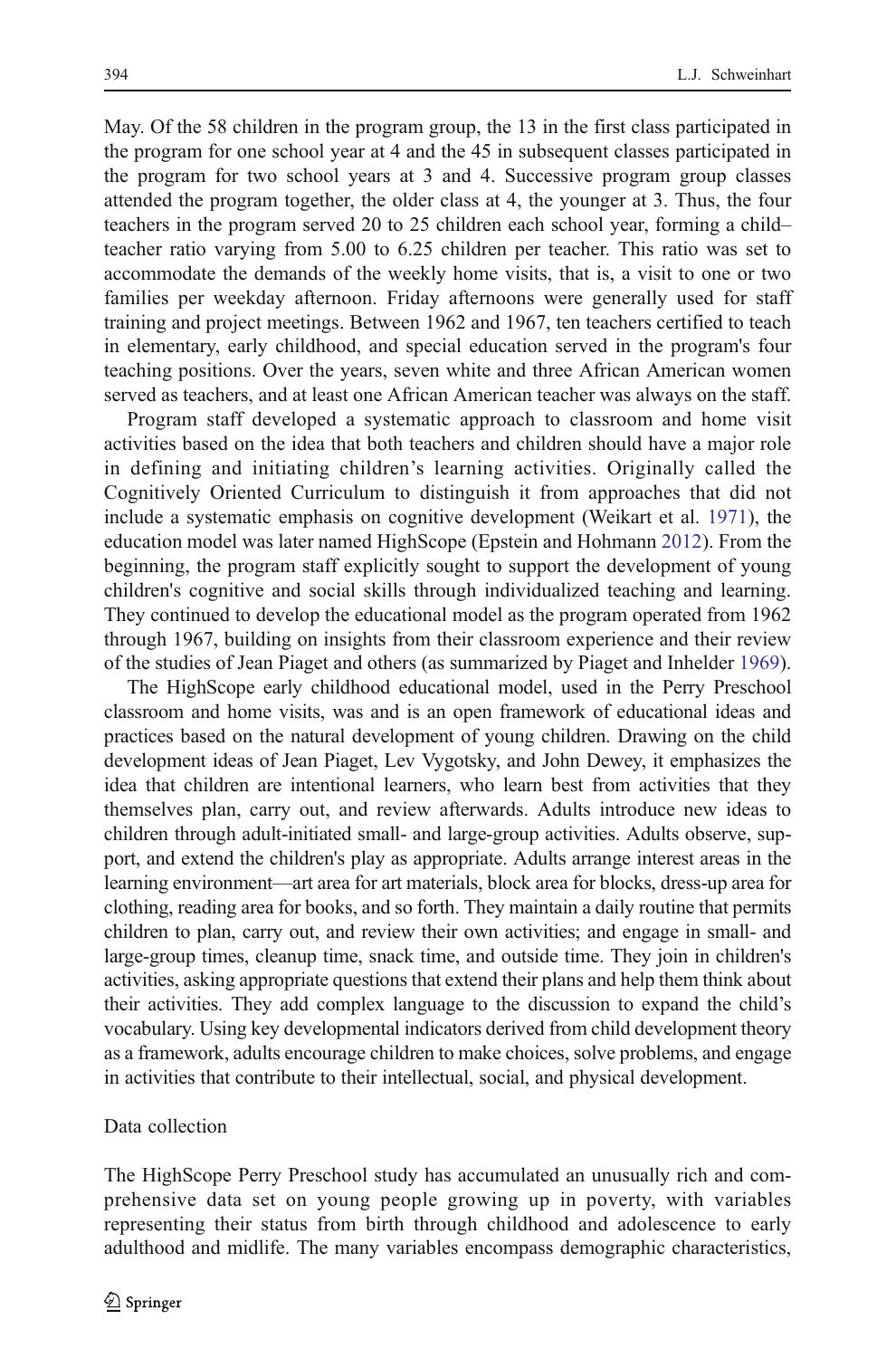test performance throughout childhood and adolescence, school success, crime, socioeconomic success, health, family, and personal development. The study itself provides some evidence of the validity of these measures in that they relate to each other as expected. Earlier tests and scales provide evidence of their internal consistency, but such information is not available for single items or official records of schooling, arrests, and sentences. The planned age 50 study will build on the age 40 study, expanding coverage of health and personality characteristics.

Attrition in the study sample has been very low. Across the 48 measures of 123 cases, a median seven cases (5.7 %) were missing. At the age 40 interview, of the 123 original study participants, 112 were interviewed, four living ones were not, and seven were deceased. Criminal justice and social services records were considered to have no missing cases because the names of all the study participants were included in these searches, and the lack of a record indicated no arrests or no social services, although it is possible of course that some information was recorded in agencies whose records were not searched. School records were found for all but 11 cases (8.9 %). The low rates of missing data mean that attrition had a negligible effect on either sample representativeness or group comparisons on outcome variables. At ages 14–15, when missing data ranged from 11 to 33 %, analyses of differential attrition found no effect on five background variables (gender, initial IQ, socioeconomic status, single parenthood, or mother's schooling (Schweinhart and Weikart [1980](#page-19-0)).

#### Methods of analysis

The analytic techniques presented in this report are based on comparisons of the program group and the no-program group with statistical adjustments to compensate for the effects of seven background covariates—participants' gender, Stanford-Binet IQ at study entry, mother's schooling, father's occupational status, household rooms per person, mother's employment, and father at home (i.e., single motherhood). Five of these variables had statistically significant relationships with one or more key outcome variables. Father at home was included because of its policy relevance and nearly significant relationship with monthly earnings at 40. Mother's employment was included because of its relationship with preschool experience induced by the group assignment procedure. Group differences in outcome variables, statistically adjusted by the seven covariates, were examined by binary logistic regression analysis for dichotomous variables, ordinal regression analysis for ordinal variables, and ordinary least-squares regression analysis for normally distributed interval variables, such as tested performance. Except for tested performance, the distributions of most outcome variables were not normal but L-shaped, that is to say, positively skewed to the right. We truncated these distributions by dividing the variable into equal-sized segments, and then analyzed them as above. Throughout this article, a group difference is identified as significant if it is statistically significant with a one-tailed probability of chance occurrence of less than 0.05, using one-tailed probabilities because the study's hypotheses are clearly directional at this point.

Heckman et al. ([2010b](#page-19-0)) conducted a general reanalysis of the HighScope Perry Preschool Study, using innovative statistical procedures to correct for the study's small sample size, departures from random assignment, and multiple hypothesis testing. While, as might be expected, specific findings differed, the general result was to confirm the study's internal validity and provide greater scientific confidence in its results.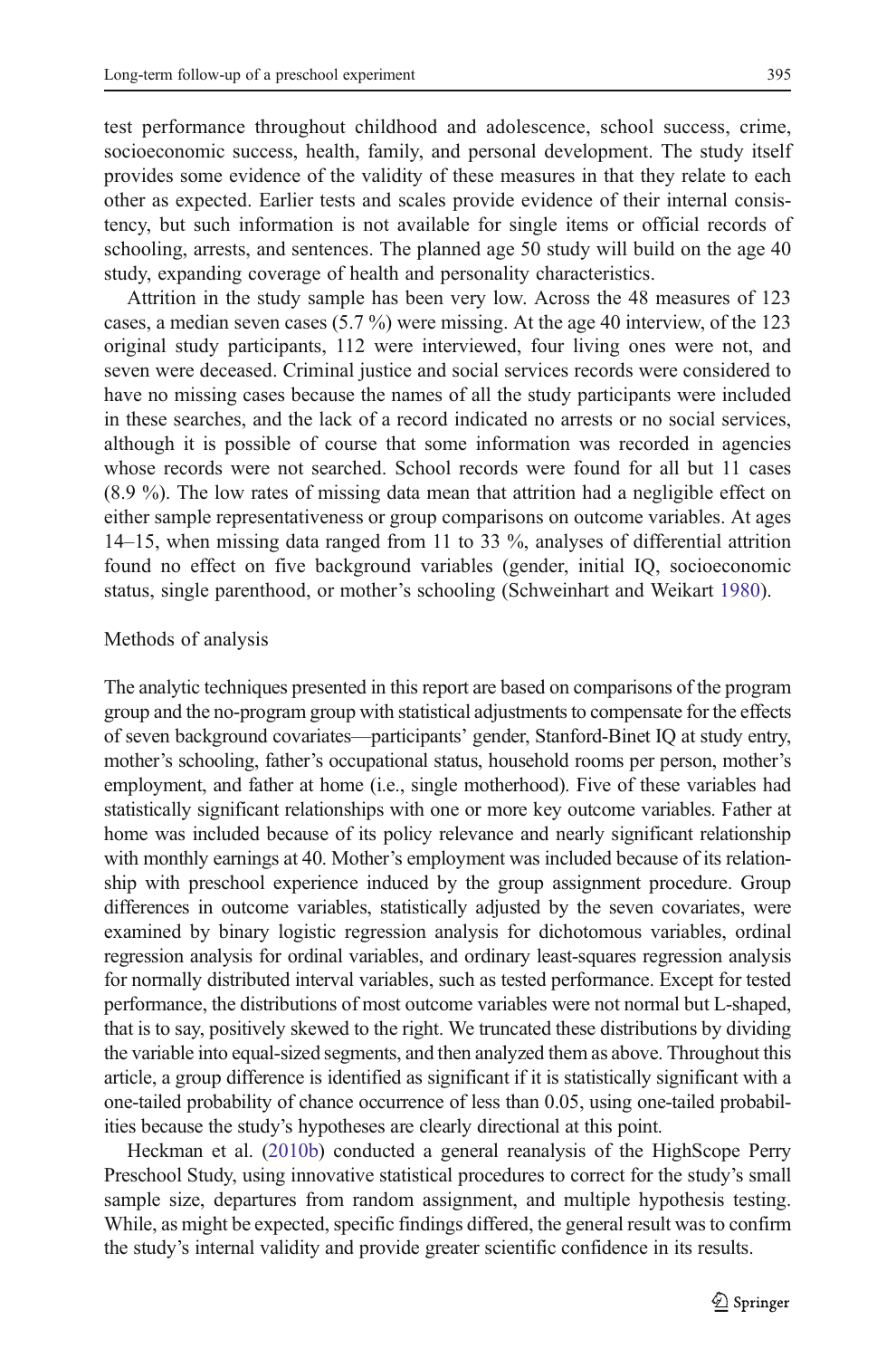# Findings

The variety of findings of program effects through 40 spans the domains of education, economic performance, crime prevention, and family and health (Schweinhart et al. [2005\)](#page-19-0).

## Education and economic status

The program group significantly outperformed the no-program group on various intellectual and language tests from their preschool years up to 7; school achievement tests at 7, 8, 9, and 14; and literacy tests at 19 and 27 (Schweinhart et al. [1993;](#page-19-0) Schweinhart and Weikart [1980](#page-19-0); Schweinhart et al. [2005](#page-19-0)). The program group had significantly better attitudes towards school than the no-program group at 15 (seven items,  $r_0$ =0.634) and 19 (16 items,  $r_0$ =0.799). The program group significantly outperformed the no-program group on highest level of schooling completed (77 vs. 60 % graduating from high school or adult high school or obtaining a GED certificate). A much larger percentage of program than no-program females graduated from regular high school (88 vs. 46 %). This difference was related to earlier differences between program versus no-program females in the rates of treatment for mental impairment (8 vs. 36 %) and retention in grade (21 vs. 41 %).

Significantly more of the program group than the no-program group were employed at 27 (69 vs. 56  $\%$ ) and 40 (76 vs. 62  $\%$ ). Oddly, this advantage favored females at 27 (80 vs. 55 %) but males at 40 (70 vs. 55 %). The program group had significantly higher earnings than the no-program group, with medians of \$12,000 versus \$10,000 at 27 and \$20,800 versus \$15,300 at 40, as well as monthly at both ages.

Significantly more of the program group owned their own homes at 27 (27 vs. 5 %) and at 40 (37 % vs. 28 %). At 40, program males paid significantly more per month for their dwelling than did no-program males. Significantly more of the program group than the no-program group had a car at 40 (82 vs. 60 %), especially males (80 vs. 50 %), and at 27 (73 vs. 59 %). Indeed, at 27, a significantly larger percentage of the program group than the no-program group had a second car (30 vs. 13 %), especially males (36 vs. 15 %). At 40, significantly more of the program group than the no-program group had a savings account (78 vs. 50 %), especially males (73 vs. 36 %). At 27, significantly fewer of the program group than the no-program group reported receiving social services at some time in the previous 10 years (59 vs. 80 %).

## Self- and teacher-reported misconduct

According to the ratings of kindergarten through third-grade teachers, the program group engaged in personal and school misconduct significantly less frequently than the no-program group at 6 through 9 ( $p$ <0.05, one-tailed). Personal misconduct (called personal behavior in some other reports of this study) had six items—absences or truancies, inappropriate personal appearance, lying or cheating, stealing, swearing or using obscene words, and poor personal hygiene ( $r_{\alpha}$ =0.754). School misconduct had 12 items, such as blaming others for trouble, being resistant to teacher, attempting to manipulate adults, and influencing others toward troublemaking  $(r_0=0.762)$ . All the items on both scales were scored very infrequently, infrequently, sometimes, frequently, or very frequently.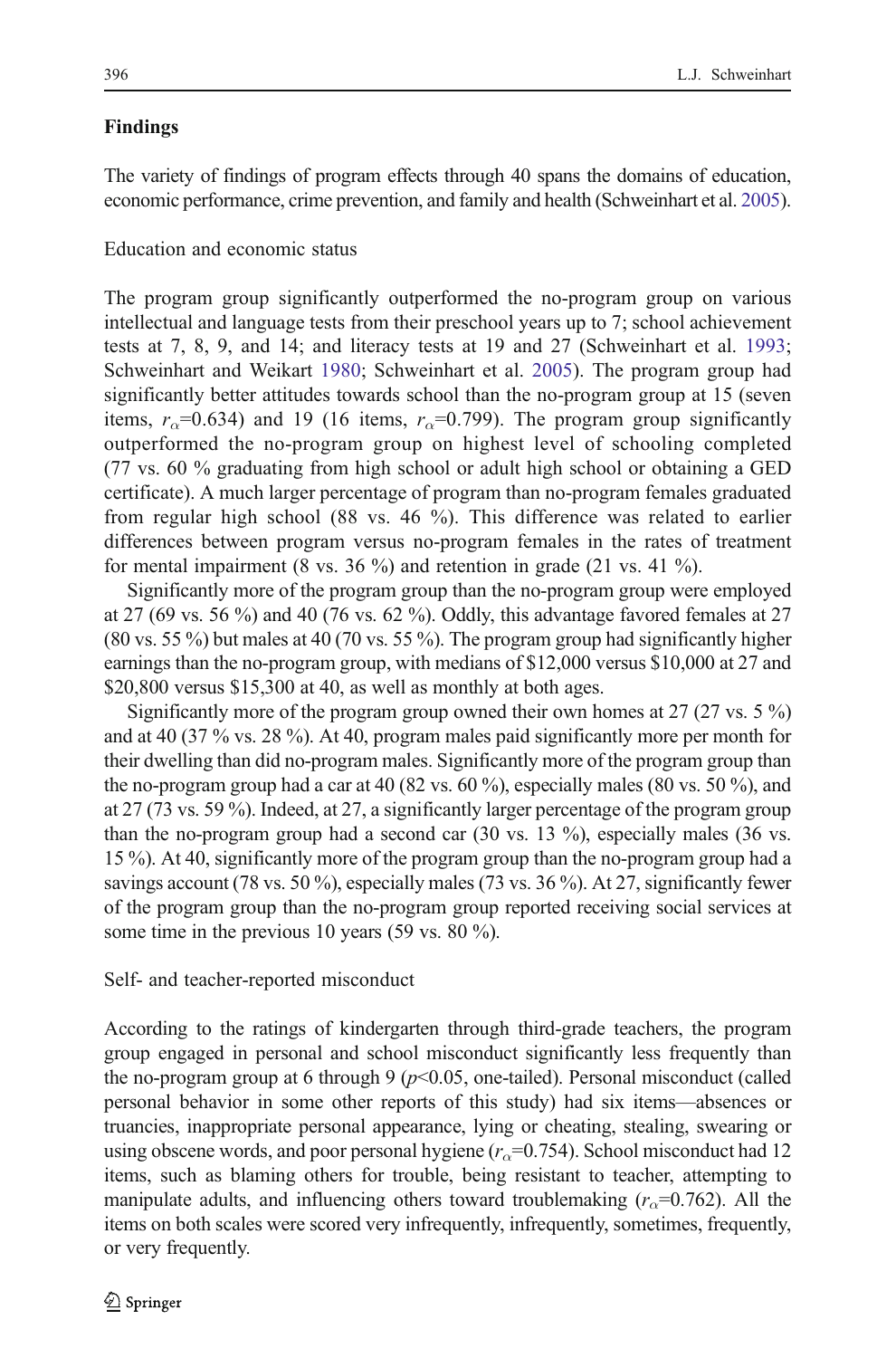Program group members self-reported noticeably but not significantly fewer arrests than no-program group members, both up to 27 (24 vs. 35 %) and from 26 to 40 (30 vs. 46 %). The difference only reached statistical significance for program versus no-program males from 26 to 40 (33 vs. 60 %,  $p<0.05$ , one-tailed). Comparing these statistics to the arrest statistics in Table [2](#page-9-0), it can be seen that individuals underreported whether they were ever arrested, so that the self-reported arrest group percentages were considerably less than the recorded arrest group percentages: 48 % of the program group and 57 % of the no-program group arrested up to 27 and 55 % of the program group and 71 % of the no-program group from 28 to 40. Similarly, program group members self-reported significantly fewer acts of misconduct than no-program group members by 15 (43 vs. 65 % reporting three or more such acts), but not significantly fewer at 19, 27, or 40.

Self- and teacher-reported misconduct over time complements this presentation of findings based on official criminal records. No one source of information on antisocial behavior is without challenges to its validity. Some see arrests as indicating more about the behavior of police towards various racial and ethnic groups than about the behavior of those arrested. In its simple form, this argument is tangential to the validity of the findings reported here because all study participants were African American. To apply, the argument would have to maintain that the program group engaged in behavior less likely to prejudice police than did the no-program group. Criminal behavior is the parsimonious explanation. On the other hand, it is obvious that many people commit crimes for which they are not arrested, and self-report is the reasonable way to count such crimes—if, and it is a big if—those committing such crimes report them accurately to the interviewer. However, social desirability encourages respondents to undercount crimes, and memory becomes less precise as the number of crimes exceeds two or three. In addition, the best self-reported indicator of crime is number of arrests; asking respondents to characterize actions for which they were not arrested as criminal or not requires them to make judgments for which they are neither legally competent nor particularly disposed to make.

## Crime

The study presents strong evidence of a lifetime effect of the HighScope Perry Preschool program in preventing total arrests and arrests for violent, property, and drug crimes and subsequent prison or jail sentences.

Table [2](#page-9-0) presents findings for arrests and general types of crimes cited at arrest by 40, further broken out by age. Compared to the no-program group, the program group had significantly fewer arrests by 40, specifically adult arrests by 27, but no fewer juvenile arrests or arrests from 28 to 40. The odds of lifetime arrests were 46 % lower for the program group than the no-program group—a little less than the odds reduction for juvenile arrests (despite the lack of a significant difference for this variable) and adult arrests through 27.

- & 55 % of the no-program group but only 36 % of the program group were arrested five or more times in their lifetimes
- & 29 % of the no-program group but only 7 % of the program group were arrested five or more times as adults by 27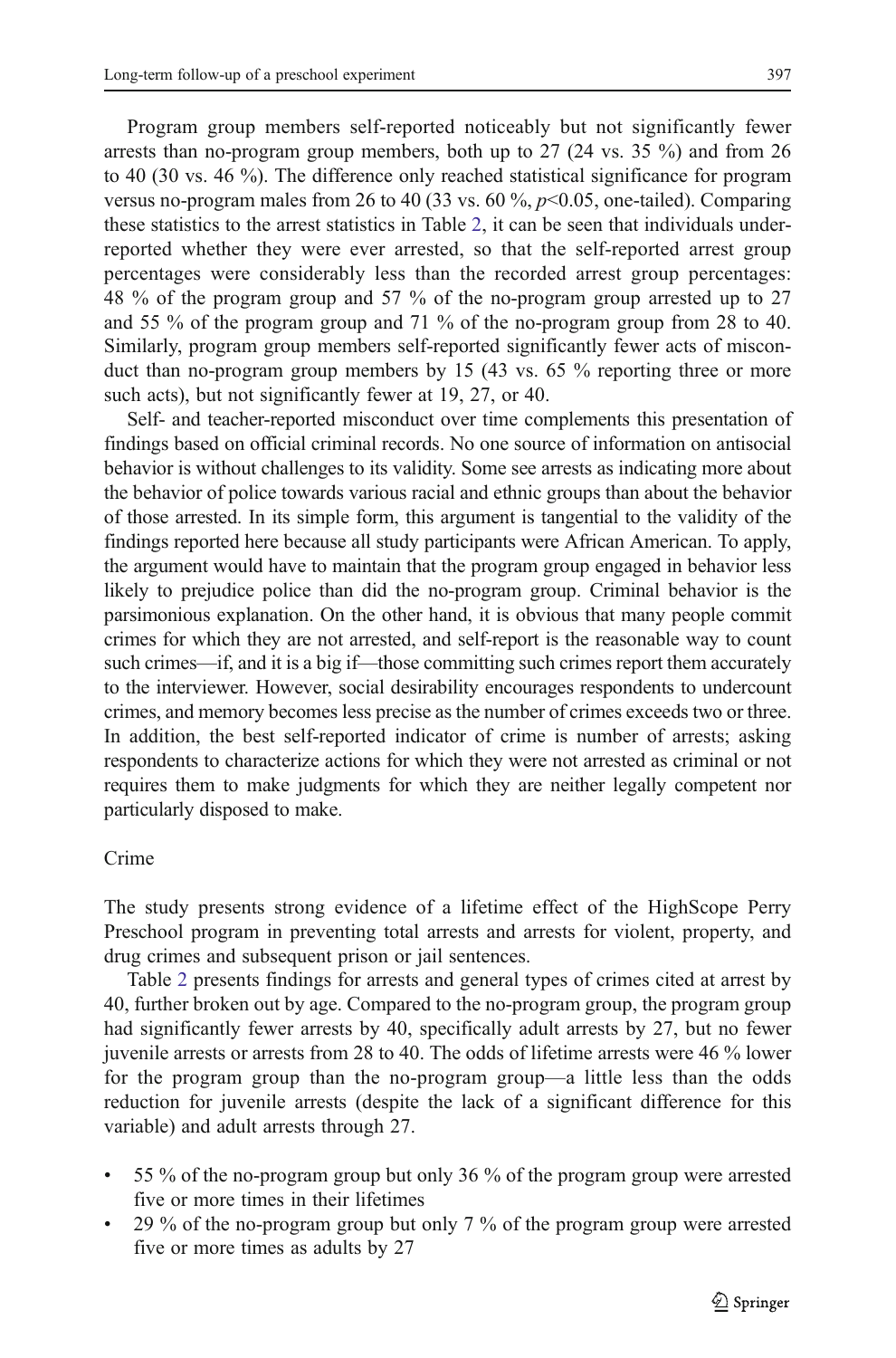<span id="page-9-0"></span>

|                                        |                | Lifetin       | ne by age 40                                                                                                                                                                                                                                                                                                                                                              |                      | Juvenile by age 19 |                     |               | Adult by age 27  |                      |                      | Adult ages 28-40 |                      |                      |
|----------------------------------------|----------------|---------------|---------------------------------------------------------------------------------------------------------------------------------------------------------------------------------------------------------------------------------------------------------------------------------------------------------------------------------------------------------------------------|----------------------|--------------------|---------------------|---------------|------------------|----------------------|----------------------|------------------|----------------------|----------------------|
| Arrests/crimes Number Program<br>cited |                | dnora         | No-program<br>dno.fa                                                                                                                                                                                                                                                                                                                                                      | <b>Odds</b><br>ratio | Program<br>dno.fa  | No-program<br>group | Odds<br>ratio | Program<br>dnous | No-program<br>dno.fa | <b>Odds</b><br>ratio | Program<br>group | No-program<br>dno.fa | <b>Odds</b><br>ratio |
| Arrests                                |                | 29 %          | 17%                                                                                                                                                                                                                                                                                                                                                                       | $0.54*$              | 85 %               | 75 %                | 0.47          | 52 %             | 43 %                 | $0.51*$              | 45 %             | 29 %                 | 0.83                 |
|                                        | $\overline{1}$ | 35 %          | 28 %                                                                                                                                                                                                                                                                                                                                                                      |                      | 12%                | 20 %                |               | 41 %             | 28 %                 |                      | 26 %             | 34 %                 |                      |
|                                        | $5 - 10$       | 22%           | 24 %                                                                                                                                                                                                                                                                                                                                                                      |                      | 3%                 | 5%                  |               | 2%               | 14%                  |                      | 19 %             | 22 %                 |                      |
|                                        | $11 - 49$      | 14%           | 31 %                                                                                                                                                                                                                                                                                                                                                                      |                      | $\frac{6}{6}$      | $\frac{6}{6}$       |               | 5%               | 15%                  |                      | $10\%$           | 15%                  |                      |
| Violent                                |                | 67 %          | 52 %                                                                                                                                                                                                                                                                                                                                                                      | $0.46*$              | 95 %               | 94 %                | 0.94          | 74 %             | 71 %                 | 0.80                 | 86 %             | 69 %                 | $0.17***$            |
|                                        | $1 - 2$        | 22 %          | 28 %                                                                                                                                                                                                                                                                                                                                                                      |                      |                    |                     |               | $21\%$           | 20%                  |                      | 14 %             | 22 %                 |                      |
|                                        | $3-11$         | $10\%$        | 20 %                                                                                                                                                                                                                                                                                                                                                                      |                      |                    |                     |               | $5\%$            | $\frac{6}{6}$        |                      | $0\%$            | $\frac{6}{6}$        |                      |
| Property                               |                | 64 %          | 42 %                                                                                                                                                                                                                                                                                                                                                                      | $0.41**$             | 88%                | 81 %                | 0.60          | 72 %             | 65%                  | 0.59                 | 85%              | 68%                  | $0.39*$              |
|                                        | $1 - 2$        | 26 %          | 32 %                                                                                                                                                                                                                                                                                                                                                                      |                      |                    |                     |               | 23 %             | 15%                  |                      | 8%               | 21%                  |                      |
|                                        | $3 - 20$       | $10\%$        | 26 %                                                                                                                                                                                                                                                                                                                                                                      |                      |                    |                     |               | $5\%$            | 20 %                 |                      | $\frac{9}{6}$    | 11 %                 |                      |
| Drug                                   |                | 86 %          | 66 %                                                                                                                                                                                                                                                                                                                                                                      | $0.38*$              | 100 %              | 98%                 | 0.00          | 91%              | 75 %                 | $0.34*$              | 90 %             | 77 %                 | 0.44                 |
|                                        | $1 - 2$        | $\frac{9}{6}$ | 23 %                                                                                                                                                                                                                                                                                                                                                                      |                      |                    |                     |               | $\frac{9}{6}$    | 22%                  |                      | $\frac{9}{6}$    | 18%                  |                      |
|                                        | $\sqrt{3}-9$   |               | $11\%$                                                                                                                                                                                                                                                                                                                                                                    |                      |                    |                     |               | $3\%$            | 3%                   |                      | $3\%$            | $\frac{9}{6}$        |                      |
|                                        |                |               | on ordinal regression analysis, adjusted for the effects of participants' gender, Stanford-Binet IQ at study entry, mother's schooling, mother's employment, father at home, father's<br>Table adapted from Schweinhart et al. 2005, p. 98. Copyright 2005 by HighScope Educational Research Foundation. Statistical tests are one-tailed. They and odds ratios are based |                      |                    |                     |               |                  |                      |                      |                  |                      |                      |
| occupation status, and household roc   |                |               | ons per person. The odds ratio compares the odds of the program group having more crimes (using the ordinal categories) to the no-program                                                                                                                                                                                                                                 |                      |                    |                     |               |                  |                      |                      |                  |                      |                      |

 $\ast$   $p$  (one-tailed)<0.05;  $\ast\ast$   $p$  (one-tailed)<0.01 \*  $p$  (one-tailed)<0.05; \*\*  $p$  (one-tailed)<0.01

group having more crimes

group having more crimes

Table 2 Arrests and crimes cited at arrest, by age by group

Table 2 Arrests and crimes cited at arrest, by age by group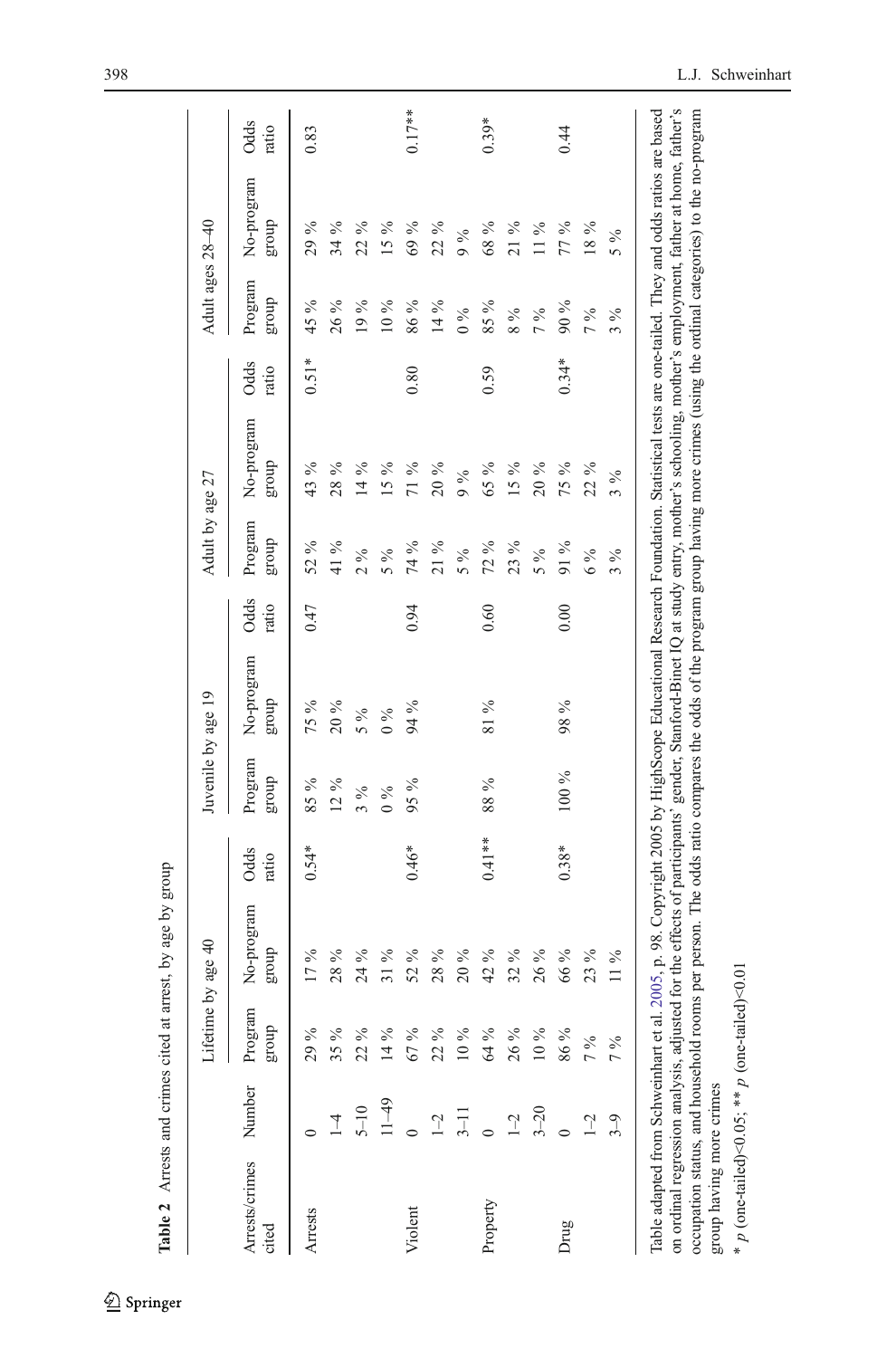Compared to the no-program group, the program group had significantly fewer lifetime arrests for violent, property, and drug crimes by 40, but no fewer arrests for other crimes. The odds of arrests for violent, property, and drug crimes were 54–62 % lower in the program group than in the no-program group. Over their lifetimes to 40,

- & 48 % of the no-program group but only 32 % of the program group were arrested for one or more violent crimes.
- & 58 % of the no-program group but only 36 % of the program group were arrested for one or more property crimes.
- & 34 % of the no-program group but only 14 % of the program group were arrested for one or more drug crimes.

Because, in general, males commit more crimes than females, we examined the crime outcome variables for group-by-gender interaction effects, that is, patterns in which a program effect was found for males but not females or females but not males. The regression analyses found no group-by-gender interaction effects for any of the crime or sentencing variables. Table [3](#page-11-0) examines this question for arrests and general types of crime by 40, using the less stringent standard of whether statistically significant group differences were also statistically significant for males, females, or both taken separately. Recall that overall program and no-program group differences for all four of these variables were statistically significant.

Compared to no-program males, program males had significantly fewer arrests overall and significantly fewer arrests for property and drug crimes. Compared to no-program females, program females had significantly fewer arrests for violent and property crimes. Arrests for property crimes showed a significant difference among males and females separately. The biggest difference was for female arrests for violent crimes, 8 % for program females versus 27 % for no-program females. While the group difference in arrests for violent crimes by 40 was not significant for males, it was significant for males from 28 to 40, with 21 % of program males with one such arrest versus 43 % of noprogram males with one or more such arrest (odds ratio= $0.14$ , p< $0.01$ ).

Table [4](#page-12-0) presents group comparisons on adult criminal convictions and sentences, by 40 and broken out up to 27 and at 28–40. Program group members were convicted and sentenced to significantly fewer months in prison or jail by 40 than were noprogram group members. The odds of the program group spending time in prison or jail were 52 % less than they were for the no-program group. Over their lifetimes, 52 % of the no-program group but only 28 % of the program group were sentenced to any time in prison or jail.

The program group had less sentencing than the no-program group on every measure of sentencing, but not to a statistically significant extent for any other single measure—undropped misdemeanor cases, convicted felony crimes, sentenced to prison for felonies, months sentenced to probation, or months served in prison.

Table [4](#page-12-0) also presents group comparisons on criminal sentences through 27 and from 28 to 40. Compared to the no-program group, the program group had no significant differences in sentencing by 27. Compared to the no-program group, the program group had significantly fewer members sentenced to prison for felonies from 28 to 40, was sentenced to significantly fewer months in prison or jail, and served significantly fewer months in prison, but there were no significant group differences in undropped misdemeanor cases, convicted felony crimes, or months sentenced to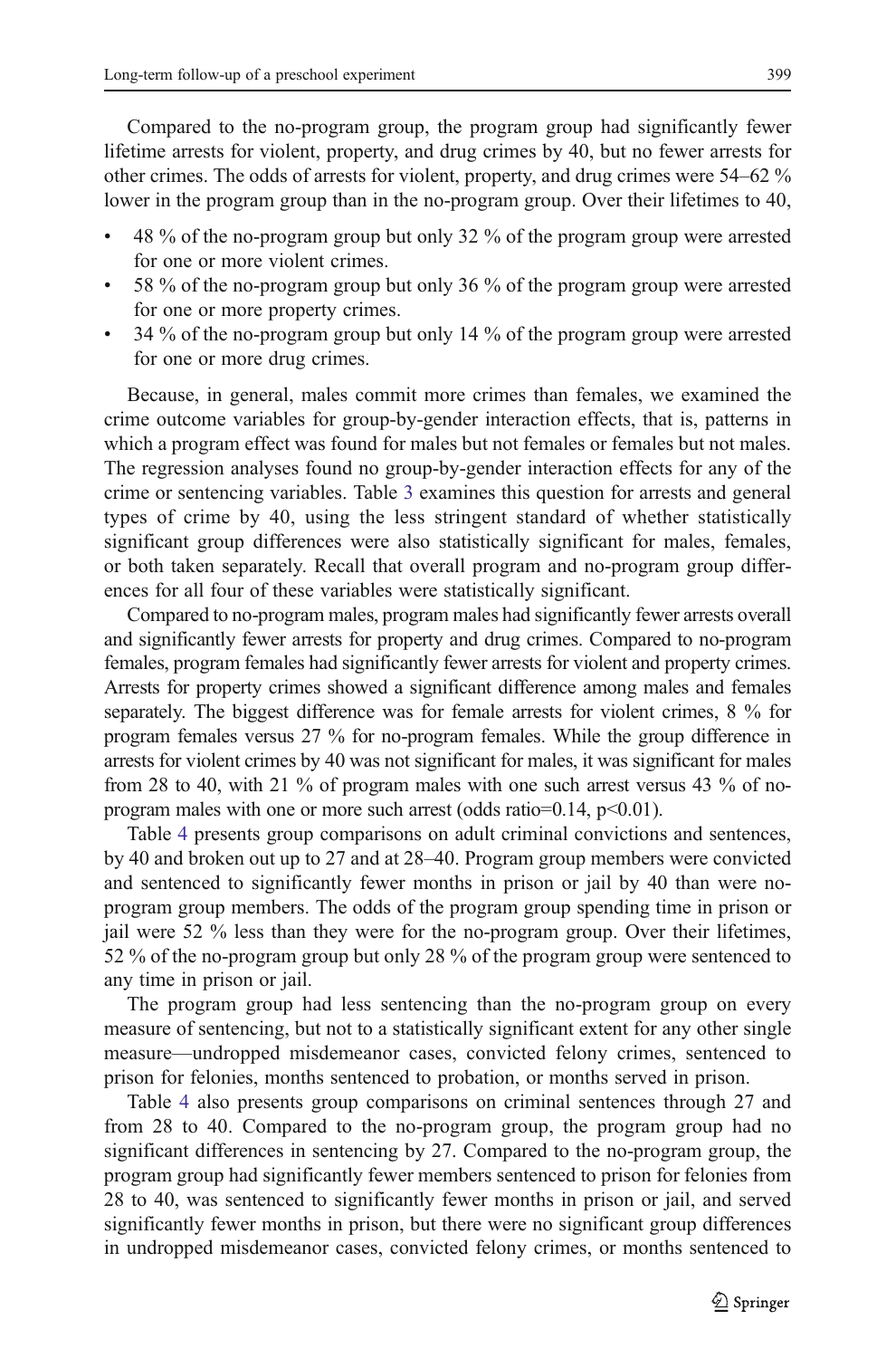| Crime cited<br>at arrest | Program<br>males | No-program<br>males | Odds<br>ratio | Program<br>females | No-program<br>females | Odds<br>ratio |
|--------------------------|------------------|---------------------|---------------|--------------------|-----------------------|---------------|
| Arrests                  |                  |                     |               |                    |                       |               |
| $\boldsymbol{0}$         | 18 %             | $5\%$               | $0.45*$       | 44 $%$             | $35\%$                | 0.52          |
| $1 - 4$                  | $37 \%$          | 26 %                |               | $32\%$             | 31 %                  |               |
| $5 - 10$                 | 21 %             | 28 %                |               | 24 %               | $19\%$                |               |
| $11 - 49$                | 24 %             | 41 %                |               | $0\%$              | $15\%$                |               |
| Violent crimes           |                  |                     |               |                    |                       |               |
| $\boldsymbol{0}$         | 49 %             | 38 %                | 0.47          | 92 %               | 73 %                  | $0.12*$       |
| $1 - 2$                  | $33\%$           | $31\%$              |               | $8\%$              | $23\%$                |               |
| $3 - 11$                 | 18 %             | 31 %                |               | $0\%$              | $4\%$                 |               |
| Property crimes          |                  |                     |               |                    |                       |               |
| $\boldsymbol{0}$         | 52 %             | 28 %                | $0.43*$       | 80 %               | 62 %                  | $0.20*$       |
| $1 - 2$                  | 30 %             | 36 %                |               | 20 %               | $27\%$                |               |
| $3 - 20$                 | 18 %             | 36 %                |               | $0\%$              | $11\%$                |               |
| Drug crimes              |                  |                     |               |                    |                       |               |
| $\boldsymbol{0}$         | 82 %             | 51 $%$              | $0.34*$       | $92*$              | 89 %                  | 0.78          |
| $1 - 2$                  | $6\%$            | 39 $%$              |               | $8\%$              | $0\%$                 |               |
| $3 - 9$                  | 12 %             | 10 %                |               | $0\%$              | $11\%$                |               |

<span id="page-11-0"></span>Table 3 Arrests and crimes cited at arrest by age 40, by gender by group

Table adapted from Schweinhart et al. [2005](#page-19-0), p. 89. Copyright 2005 by HighScope Educational Research Foundation. Statistical tests are one-tailed. Statistical tests and odds ratios (but not group percentages) are based on ordinal regression analysis, adjusted for the effects of participants' gender, Stanford-Binet IQ at study entry, mother's schooling, mother's employment, father at home, father's occupation status, and household rooms per person. The odds ratio compares the odds of the program group having more crimes (using the ordinal categories) to the no-program group having more crimes

probation. Compared to the odds for the no-program group, the odds of the program group being sentenced to prison for felonies were 78 % less, of being sentenced to prison or jail were 59 % less, and of serving months in prison were 63 % less.

- & 25 % of the no-program group but only 7 % of the program group were sentenced to prison for felonies from 28 to 40.
- & 43 % of the no-program group but only 19 % of the program group were sentenced to prison or jail from 28 to 40.
- & 21 % of the no-program group but only 9 % of the program group served time in prison from 28 to 40.

# Crime patterns

Several questions can be raised about the evidence presented herein. The first is whether it truly leads to the conclusion that this program prevented crime. The second is what such a conclusion really means. Table [2](#page-9-0) shows that the evidence is strong, but not totally consistent with this conclusion. It is always possible to focus on variation rather than central tendency. While significant group differences were found for lifetime arrests and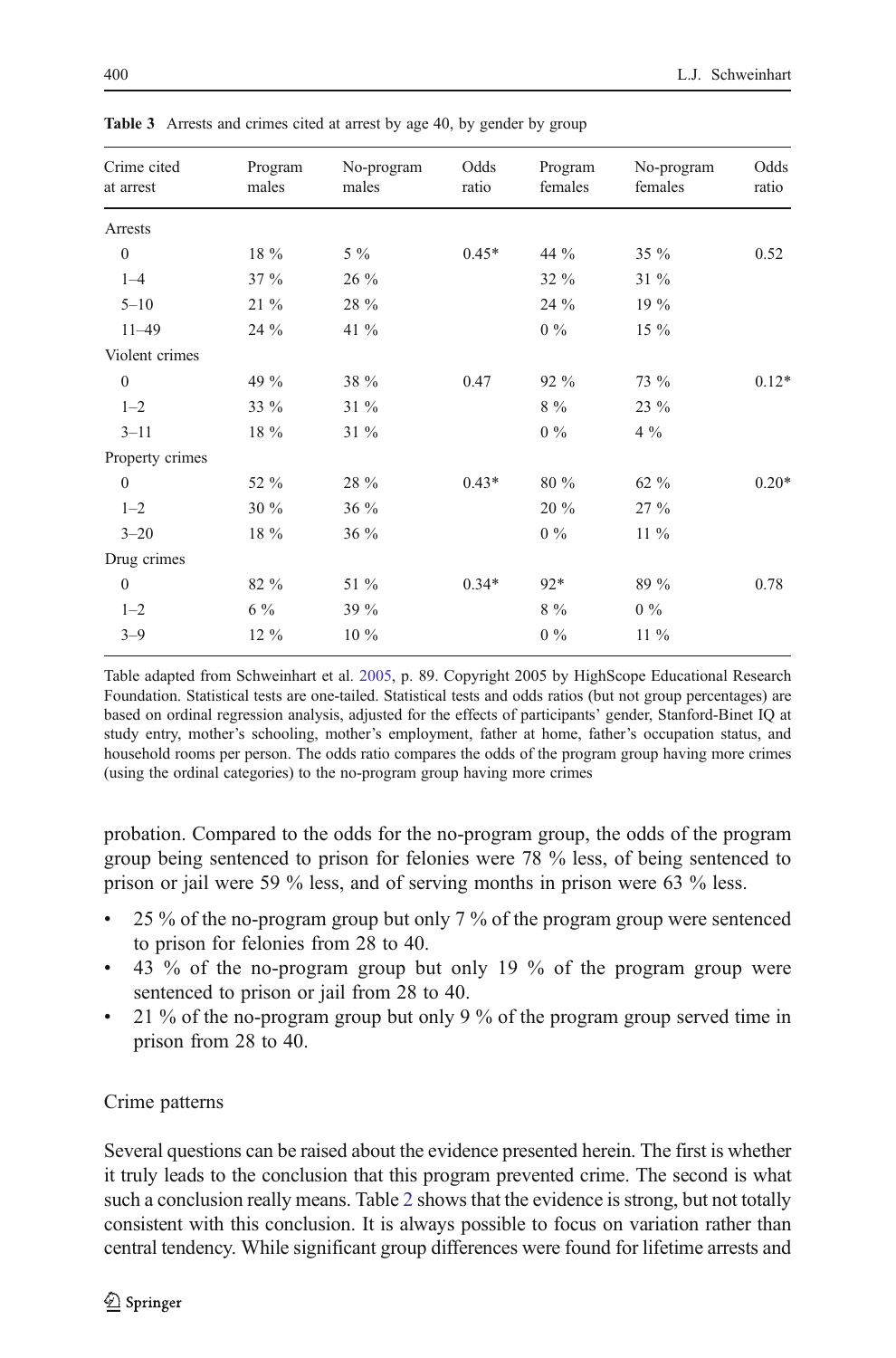| Variable                           | By age 40        |                         |               | By age 27        |                           |               | Ages 28-40       |                         |               |
|------------------------------------|------------------|-------------------------|---------------|------------------|---------------------------|---------------|------------------|-------------------------|---------------|
|                                    | Program<br>group | No-<br>program<br>group | Odds<br>ratio | Program<br>group | $No-$<br>program<br>group | Odds<br>ratio | Program<br>group | No-<br>program<br>group | Odds<br>ratio |
| Undropped misdemeanors             |                  |                         |               |                  |                           |               |                  |                         |               |
| $\mathbf{0}$                       | 38 %             | $29\%$                  | 0.61          | 57 %             | 46 %                      | 0.52          | 54 %             | 42 $\%$                 | 0.83          |
| $1 - 4$                            | $34\%$           | $25\%$                  |               | $36\%$           | $31\%$                    |               | 24 %             | $31\%$                  |               |
| $5 - 9$                            | $19\%$           | 25 %                    |               | $5\%$            | $17\%$                    |               | $19\%$           | 18 %                    |               |
| $10 - 27$                          | $9\%$            | 21 %                    |               | $2\frac{0}{0}$   | $6\%$                     |               | $3\%$            | $9\%$                   |               |
| Convicted felony crimes            |                  |                         |               |                  |                           |               |                  |                         |               |
| $\boldsymbol{0}$                   | 74 %             | $65\%$                  | 0.70          | 79 %             | 75 %                      | 0.98          | 83 %             | 74 %                    | 0.57          |
| $1 - 2$                            | $14\%$           | 17 %                    |               | $14\%$           | $14\%$                    |               | $15\%$           | $17\%$                  |               |
| $3 - 13$                           | $12\%$           | 18 %                    |               | $7\%$            | $11\%$                    |               | $2\%$            | $9\%$                   |               |
| Prison sentence for<br>felonies    | $19\%$           | 31 %                    | 0.54          | $19\%$           | $20\%$                    | 1.20          | $7\%$            | $25\%$                  | $0.22**$      |
| Months sentenced to prison or jail |                  |                         |               |                  |                           |               |                  |                         |               |
| $\mathbf{0}$                       | 72 %             | 48 %                    | $0.48*$       | 76 %             | 72 %                      | 1.13          | 81 %             | 57 %                    | $0.41*$       |
| $1 - 24$                           | $16\%$           | 29 %                    |               | $12\%$           | $17\%$                    |               | $14\%$           | 29 %                    |               |
| $25 - 510$                         | 12 %             | $23\%$                  |               | 12 %             | $11\%$                    |               | $5\%$            | 14 %                    |               |
| Months sentenced to probation      |                  |                         |               |                  |                           |               |                  |                         |               |
| $\theta$                           | 74 %             | $63\%$                  | 0.64          | 88 %             | 81 %                      | 0.73          | 81 %             | 74 %                    | 0.69          |
| $1 - 24$                           | $16\%$           | $19\%$                  |               | $5\%$            | $11\%$                    |               | $14\%$           | 18 %                    |               |
| $25 - 144$                         | $10\%$           | 18 %                    |               | $7\%$            | $8\%$                     |               | $5\%$            | $8\%$                   |               |
| Prison months served               |                  |                         |               |                  |                           |               |                  |                         |               |
| $\mathbf{0}$                       | 86 %             | 78 %                    | 0.62          | 86 %             | 84 %                      | 0.92          | 91 %             | 79 %                    | $0.37*$       |
| $1 - 100$                          | $7\%$            | $8\%$                   |               | $12\%$           | $8\%$                     |               | $2\%$            | 12 %                    |               |
| $101 - 250$                        | $7\%$            | 14 %                    |               | $2\frac{9}{6}$   | $8\%$                     |               | $7\%$            | $9\%$                   |               |

<span id="page-12-0"></span>Table 4 Adult criminal sentences, by age by group

Table adapted from Schweinhart et al. [2005](#page-19-0), p. 99. Copyright 2005 by HighScope Educational Research Foundation. Statistical tests are one-tailed. They and odds ratios are based on ordinal regression analysis, adjusted for the effects of participants' gender, Stanford-Binet IQ at study entry, mother's schooling, mother's employment, father at home, father's occupation status, and household rooms per person. The odds ratio compares the odds of the program group having more crimes (using the ordinal categories) to the no-program group having more crimes

types of crimes, they were not found for juveniles and varied for adults to 27 and at 28 to 40. The percentage-point arrest advantage of the program group over the no-program group varied from 9 to 16 points between 19 and 40. Similarly, the percentage-point advantage of the program group over the no-program group on self-reported misconduct was 22 points at 15, but nine points or less at 19, 27, and 40. However, this emphasis on differences and statistical significance misses the broader pattern: every single odds ratio of arrests, crimes, or sentences by 40 favored the program group over the no-program group. The same was true of all but three of the odds ratios of arrests, crimes, and sentences by 27 and from 28 to 40. In these three instances (other crimes from 28 to 40, sentenced to prison for felonies by 27, and months sentenced to prison or jail by 27), the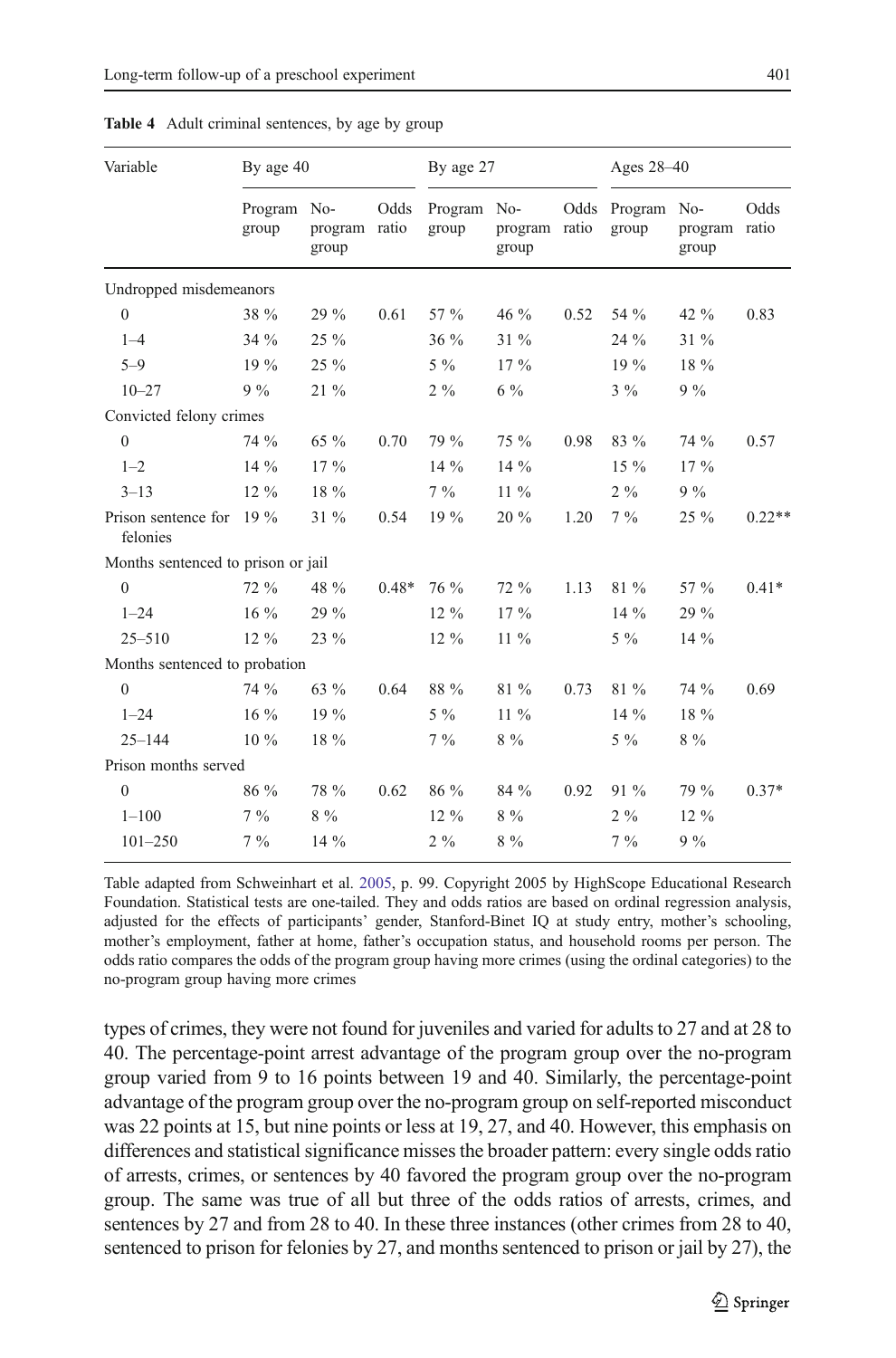unadjusted percentages were lower for the program group than for the no-program group. The consistency of this pattern is strong evidence of a crime prevention effect.

With respect to the meaning of this conclusion, Table [2](#page-9-0) suggests that the preschool program's crime prevention effect centered on violent, property, and drug crimes. Regarding specific types of crimes, the program effect was strongest for assault and/or battery, larceny under \$100, dangerous drugs, and disorderly conduct or disturbing the peace. These types of crimes signal a lack of impulse control. Use of dangerous drugs also indicates a serious disregard for long-term consequences. With its daily routine of children planning, doing, and reviewing their activities, the preschool program focused on strengthening their abilities to make decisions and plan their lives intelligently. Many violent, property, and drug crimes result from bad decision-making, disregard for consequences, and a lack of impulse control. It would seem that the preschool program helped children develop these traits to a greater extent than they would have otherwise.

For this explanation to apply, impulse control must be a behavioral trait that can be influenced by preschool experience and then remain stable until the onset of opportunities for criminal activity. The preschool curriculum-based explanation above focuses on variables that are proximal to the antisocial behavior that is antecedent to crime, the type of variables often featured in crime theorizing. As such, it could apply both in the preschool setting and in their families of origin, influenced by home visits. Family and preschool setting may be seen as mutually reinforcing pathways for the behavioral complex in which people's social and antisocial behavior is embedded. Then the question is not which one is responsible for the development of antisocial behavior, but rather how much each of them contributes. Parents' involvement in home visits and subsequent childrearing places family as a potential mediator of the program effects. The involvement of some of the study participants in the preschool program makes it a potential fountainhead for recurrent cycles of success, motivation for success, and avoidance of misconduct portrayed in the causal model.

Why were the violent and property crime prevention effects somewhat stronger at 28 to 40 than up through 27? Close examination of the statistics shows that a few more preschool participants than non-participants stopped engaging in personal and property violence after 28. Perhaps the impulse control they learned by preschool participation combined with their middle adult life circumstances to reduce such crime.

#### Causal model

We developed a causal model that takes into account the temporal ordering of the variables (Schweinhart et al. [2005\)](#page-19-0). The relatively small sample size limited the number of terms to eight or so and renders the model suggestive rather than definitive. The structural equation model was estimated with the AMOS program (version 4.1, Arbuckle [1999](#page-18-0)). It traces the significant relationships between pairs of variables and does not account for the variance attributable to the preschool program itself other than the direct effect of preschool experience on postprogram IQ.

As shown in Fig. [1](#page-14-0), the model suggests that the following causal path might be the route through which preschool program effects are transmitted to arrests by 40.

(1) Preschool experience directly improves study participants' early childhood intellectual performance, which is also positively predicted by family socioeconomic status.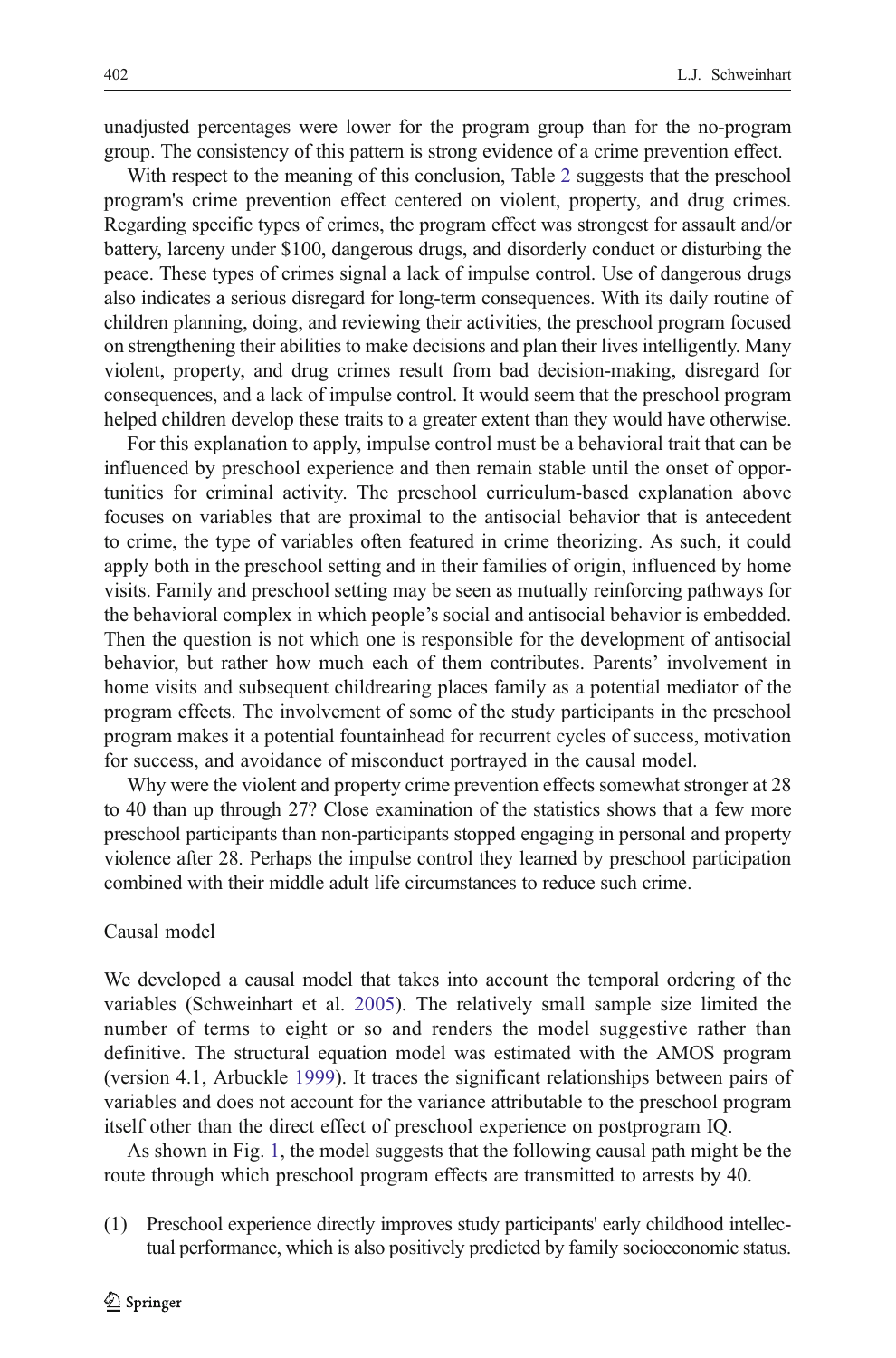<span id="page-14-0"></span>

Fig. 1 A model of the paths from preschool experience to success at 40. Figure adapted from Schweinhart et al. [2005,](#page-19-0) p. 164. Copyright 2005 by HighScope Educational Research Foundation. Path coefficients are standardized regression weights that are statistically significant at  $p<0.01$ ; coefficients in each box are squared multiple correlations

- (2) Their early childhood intellectual performance improves their school motivation in elementary school.
- (3) Their early childhood intellectual performance and school motivation in elementary school reduce the number of years they spend in programs for children with mental impairment.
- (4) Because of study participants' early childhood intellectual performance and years spent in programs for children with mental impairment, they have higher literacy scores as they leave high school.
- (5) Study participants' school motivation leads them to complete a higher level of schooling.
- (6) Because they have completed a higher level of schooling, they have higher monthly earnings at 40 and fewer lifetime arrests.

Heckman et al. ([2013](#page-19-0)) conducted another analysis of childhood mediators of adult effects in the study. They conducted separate analyses for males and females and did not focus on the preschool intellectual boost at its peak at 5, preferring to wait until it settled down at 7 to 9. Their analysis found that the preschool program improved children's intellectual performance, which later led to their improved school achievement and reduced use of welfare assistance by females. It decreased males' misconduct, thereby reducing their crime as adults. It improved females' social relationships while reducing their misconduct, improving their adult lives in various ways. They concluded that while intellectual development remains a goal of a high-quality preschool program, so are improving social relationships and reducing misconduct, especially for boys.

These mediator analyses do indicate that cognitive and school achievement are part of the explanation of preschool crime prevention, but so are various personality factors, such as social relationships and misconduct. The HighScope Curriculum itself suggests additional mediators such as curiosity, critical thinking, independent decision-making, and responsibility. Current thinking in this domain has expanded to executive function, impulse control, and anticipation of consequences. Preschool improvement in these traits may be inferred from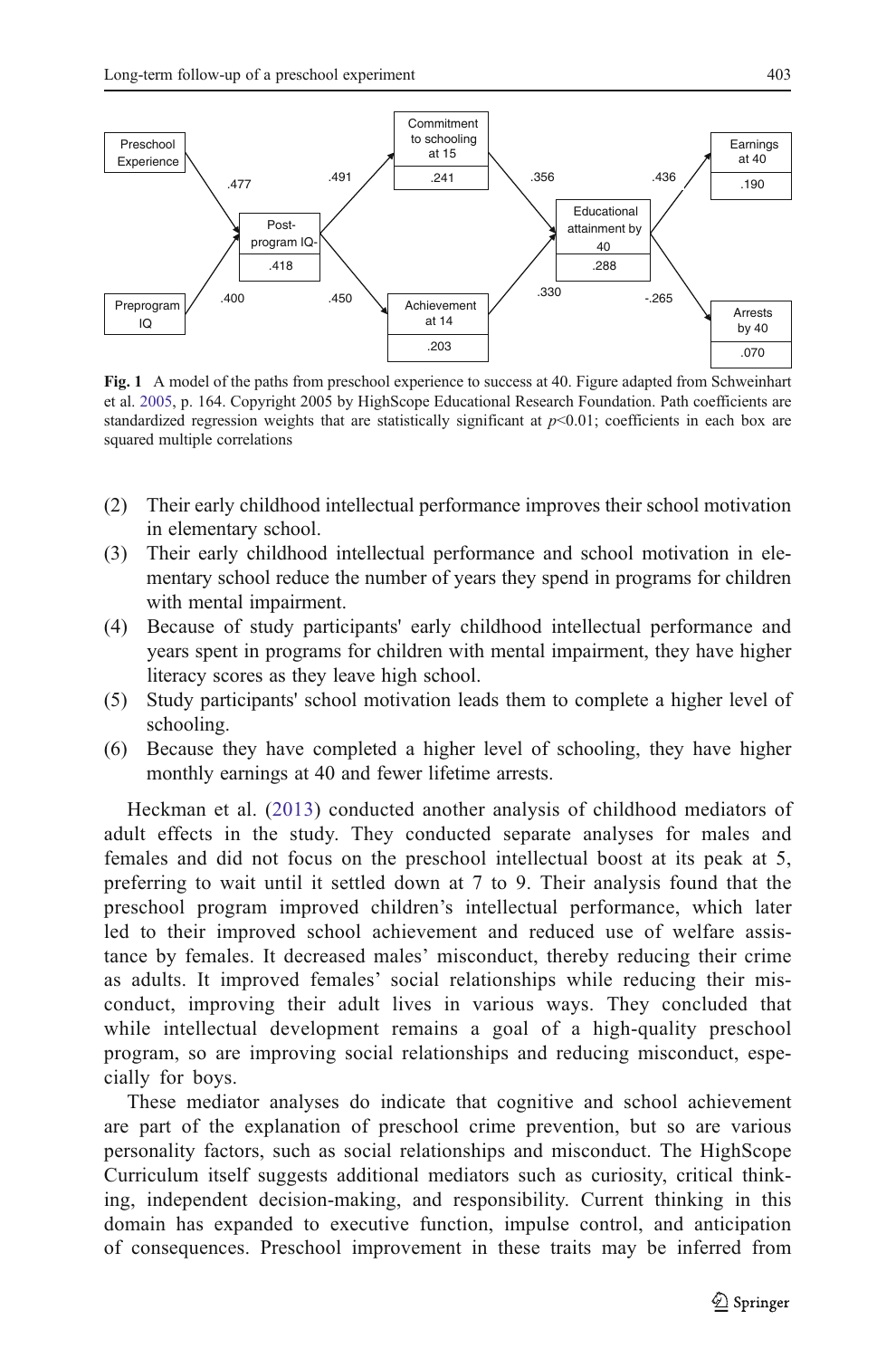the existing data in this study, but could be more directly measured in future research.

## Cost–benefit analysis

In constant 2013 dollars discounted at 3 %, the return to society was \$341,732 per participant on an investment of \$20,019 per participant (\$11,273 per participant per year) – \$16.14 per dollar invested (Belfield et al. [2006](#page-18-0)). Of that return, 80 % went to the general public – \$12.90 per dollar invested, and 20 % went to each participant – \$3.24 per dollar invested. Of the public return, 88 % came from crime savings, and the rest came from education and welfare savings and increased taxes due to higher earnings. A full 93 % of the public return was due to the large program effect of reduced crime rates for program males. Male program participants cost the public 41 % less in crime costs per person, \$967,420 less in undiscounted 2013 dollars over their lifetimes. Preschool program participants earned 14 % more per person than those who did not attend the preschool program – \$206,567 more over their lifetimes in undiscounted 2013 dollars.

Of particular interest in this article is the calculation of crime costs. Reductions in crime produce savings in victims' costs; criminal justice costs for policing, arrest, and sentencing; and incarceration and probation costs. These costs vary according to the type of crimes (e.g., murder, burglary) and the seriousness of the crime (felony or misdemeanor). Multiplying the incidence of each crime by its unit cost yields the total burden of crime. The crime incidents identified in this study were used to estimate numbers of lifetime crimes, including predictions of crime beyond 40 based on national data on arrest rate frequencies by age, even though criminal activity up to 40 represents 73–92 % of total lifetime criminal activity, with percentage depending on type of crime (Federal Bureau of Investigation [2002\)](#page-19-0).

Many crimes do not result in an arrest. In the U.S. in 2002, 5.34 million violent crimes were reported by victims, but led to only 0.62 million arrests (Bureau of Justice Statistics [2002;](#page-18-0) Federal Bureau of Investigation [2002](#page-19-0)). We used these data to estimate that there were 3–14 crimes per arrest, depending on the type. We then estimated the costs of each crime to the victim and to the criminal justice system. Victim costs include expenses for medical treatments and to replace property or assets (even with insurance claims); lost productivity at work and at home; and reduced quality of life from pain, fear, and suffering. Estimates for these costs were derived from Miller et al. ([1996\)](#page-19-0). Criminal justice system costs for arrests, trials, and sentencing were adapted from Cohen [\(1998](#page-19-0)) and Cohen et al. [\(2004](#page-19-0)). Policing costs were estimated per crime, while sentencing and trial costs were estimated per arrest.

Heckman et al. ([2010a](#page-19-0)) conducted a reanalysis of the costs and benefits of the Perry Preschool program that examines dozens of assumptions and produces hundreds of estimates of return on investment. It confirms and adds scientific confidence to the study's basic economic finding that the preschool program's economic benefits to taxpayers and program participants far exceed the cost of the program. Like the general reanalysis, the cost–benefit one builds on statistical procedures that correct for the study's small sample size and departures from random assignment. Unlike earlier analyses, it presents standard errors of the statistics and systematic sensitivity analysis and includes the deadweight costs of taxation. It finds a social rate of return of 14.3 % and a benefit–cost ratio of 7.1 to 1. These estimates are smaller than our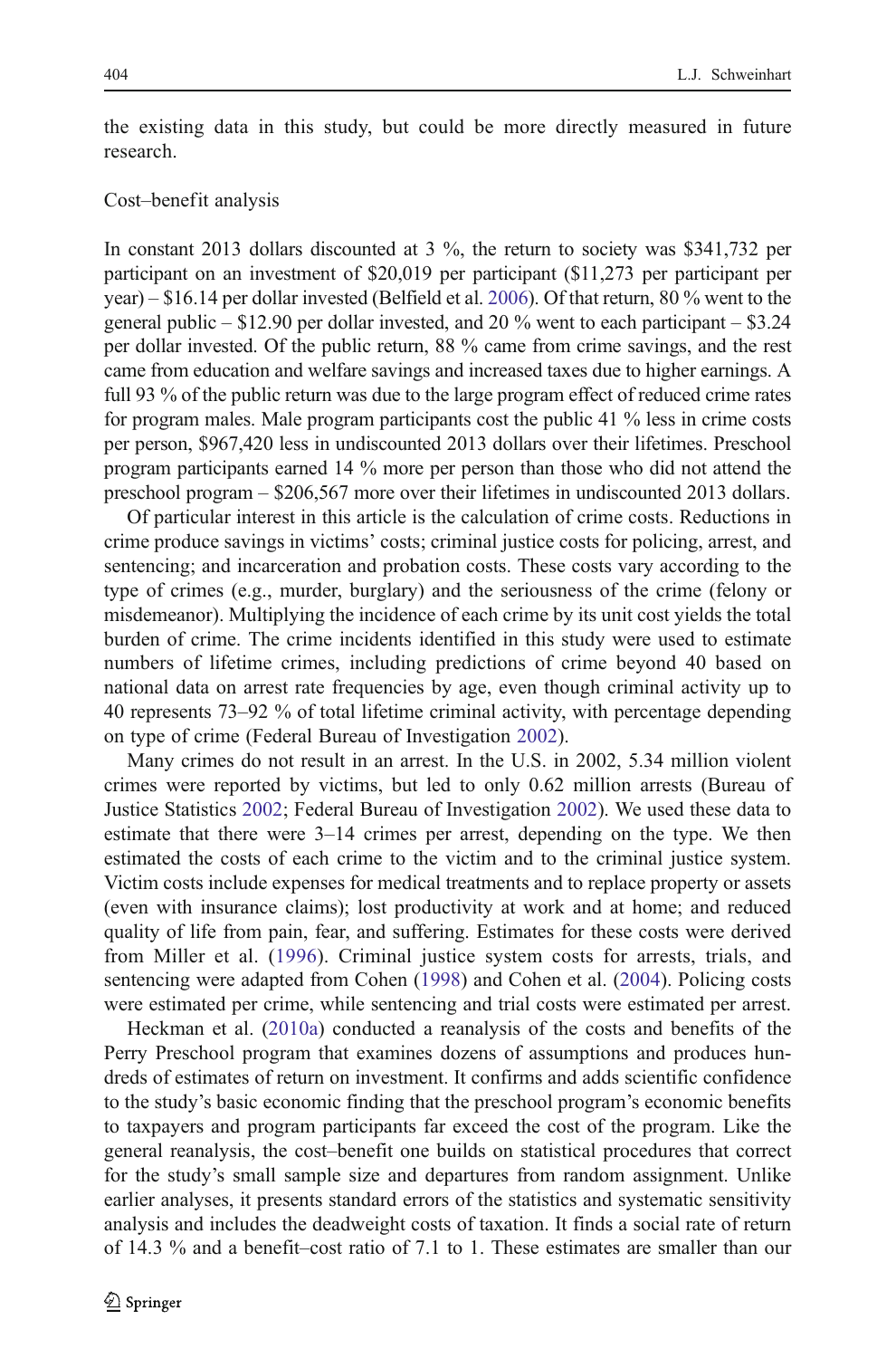most recent estimate, about the same as earlier estimates, statistically significantly different from 0 % for both males and females, and above the historical rate of return on the U.S. stock market.

#### **Discussion**

This study initially detected effects on children's intellectual and language performance that suggested longer-term effects. In the elementary school years, it found that these effects did not persist beyond first grade. In the high school and adult years, it found that despite the disappearance of initial effects, the program had important long-term effects on schooling, economic performance, and crime.

Following this study, we conducted a curriculum comparison study to see if the effects of high-quality preschool education found for the HighScope preschool curriculum would also be found for a Direct Instruction or traditional Nursery School preschool curriculum (Schweinhart and Weikart [1997a](#page-19-0), [b\)](#page-19-0). It found that their educational effects through 10 were quite similar, with an edge to the children who had a Direct Instruction preschool program. However, in the high school and early adult years, it found that the Direct Instruction program's educational advantage did not persist, and the HighScope and Nursery School programs had a host of emergent advantages on social outcomes, including better prevention of adult felonies and property crimes, emotional impairment or disturbance, and increased voluntarism. This study shows that long-term research can render a radically different assessment concerning whether or not programs are successful.

From these studies and the rest of the body of evidence on preschool programs, we conclude that model preschool programs and some local and state programs have the program ingredients needed to be highly effective, while the large, federal Head Start program does not currently have these program ingredients to the extent needed to be highly effective. We have identified these program ingredients as fully qualified or well-supervised teachers using a proven curriculum model, engaging parents as partners, and regularly assessing program implementation and children's development (Schweinhart [2011](#page-19-0)). Regular assessment of children's development provides critical feedback to program implementers regarding whether the program is on track towards providing children with the outcomes that will lead to long-term success—social and emotional as well as cognitive outcomes.

Long-term follow-up research enlarges beyond the perspective of short-term, survey research. Short-term research typically tells whether a program has its intended result. Long-term research typically examines a wider range of potential results and so offers a more nuanced and complex perspective of program results. A program can have an immediate effect but not a long-term one, or it can have no immediate effect but a longterm one nonetheless, or the situation can be more complex than that.

In this and similar studies, the preschool programs had an immediate effect on children's intellectual performance that lasted only a few years, leading to the notorious idea of a fadeout in effect on intellectual performance. Psychological traits and abilities, such as intelligence, are assumed to persist over time, just as physical objects persist over time. However, our senses directly perceive physical objects, whereas our senses do not directly perceive psychological traits and abilities, and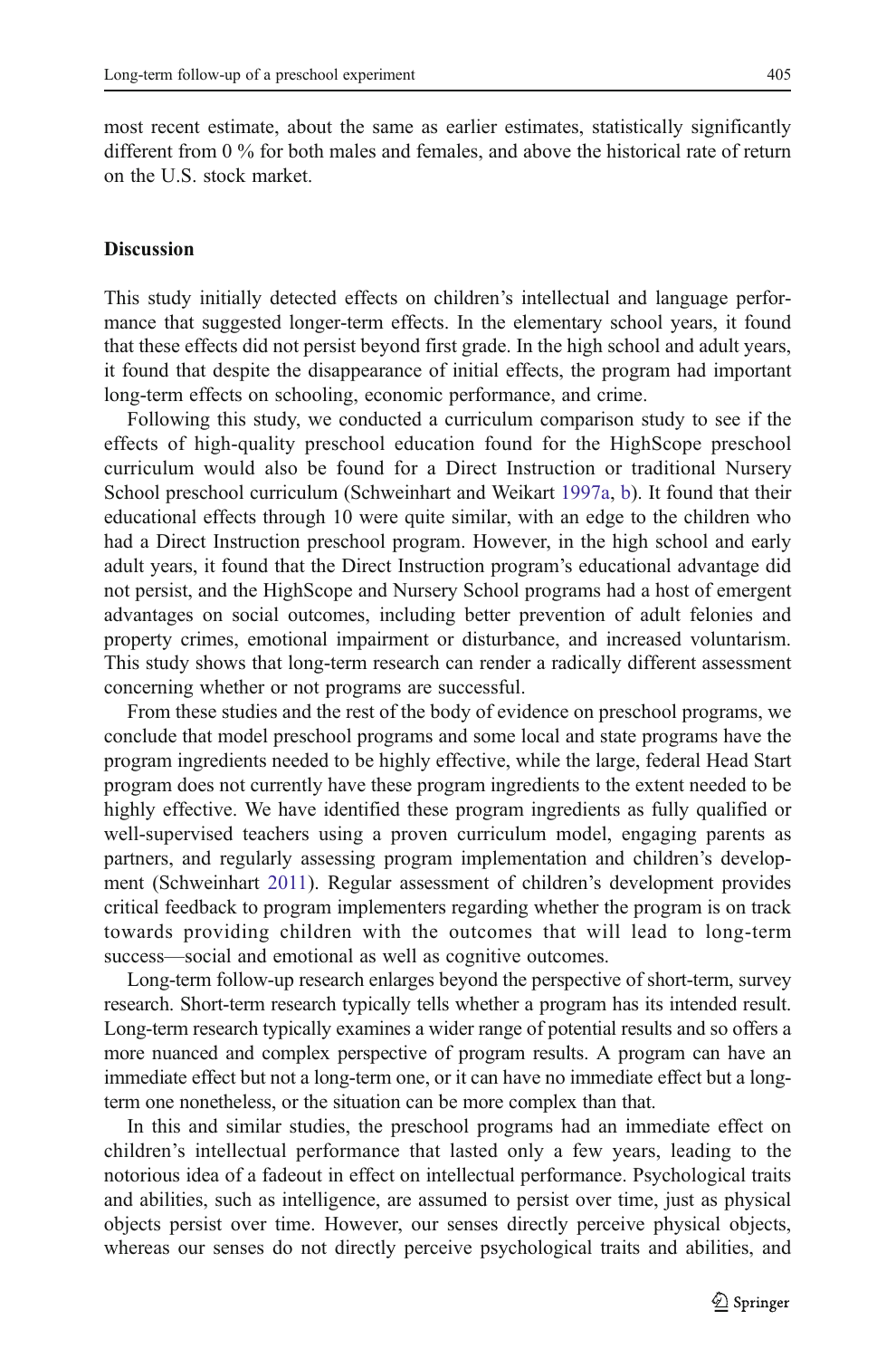their existence must be inferred from the evidence of our senses. Test items may be selected for their stability over time under ordinary circumstances, but that does not mean that they are stable under unusual circumstances.

However, these studies found important long-term effects on high school graduation, adult earnings, and employment, and reduced crime. This pattern required a reconceptualization of the pathway to long-term effects. Clearly, the data did not support the original hypothesis of improved intellectual performance alone as the lifechanger that would lead to these long-term effects. Participants were not experiencing better adult outcomes because they were smarter, at least in the way measured by intellectual tests.

The puzzle remains in this study. Our causal analysis identifies the temporary preschool program effect on intellectual performance as the gateway to longer-term effects. The analysis by Heckman et al. [\(2013\)](#page-19-0) assigns a more limited role to intellectual performance as a path to school achievement and attaches more importance to social relations and personal conduct. Either way, these measures taken in the 1970s do not fully capture some key intended outcomes of the HighScope Curriculum, such as initiative, responsibility, and independent thinking, nor do they fully capture newly hypothesized mediators of long-term effects, such as executive function, self-regulation, and tenacity. The inability to reach back in time with emergent ideas is an inevitable frustration of long-term research.

The advantage of an original study design featuring a valid comparison of groups is that it can last for decades. This study has such a design. It was originally intended to be an evaluation lasting through the end of the preschool program. With the concern about fadeout, the question of enduring effects arose, propelling the study to 15. The discovery of lasting effects at 15 motivated further study at 19; effects at 19 prompted further study at 27; and effects at 27 prompted further study at 40 and, now, will prompt further study at 50. While this strategy has a sort of economy about it, it lacks the definition of a fully proactive longitudinal study.

In the preschool years, the focus was on children's intellectual and language tests. In the elementary school years, it shifted to school achievement tests, teacher ratings of children's social skills and motivation, and school placements. In the high school years, we added interviews of children and their parents and began the shift from educational psychology to social psychology and sociology. In adulthood, we focused on interviews and official records. We shifted from test performance to life performance—including high school graduation, earnings, employment, arrest records, and prison records.

# Conclusions

Because of the random assignment and low attrition, this study has strong internal validity. The external validity or generalizability of the study findings extends to those programs that are reasonably similar to this program. A reasonably similar program is a preschool education program run by teachers with bachelors' degrees and certification in education, each serving up to eight children living in low-income families. The program runs two school years at 3 and 4 years of age, uses the HighScope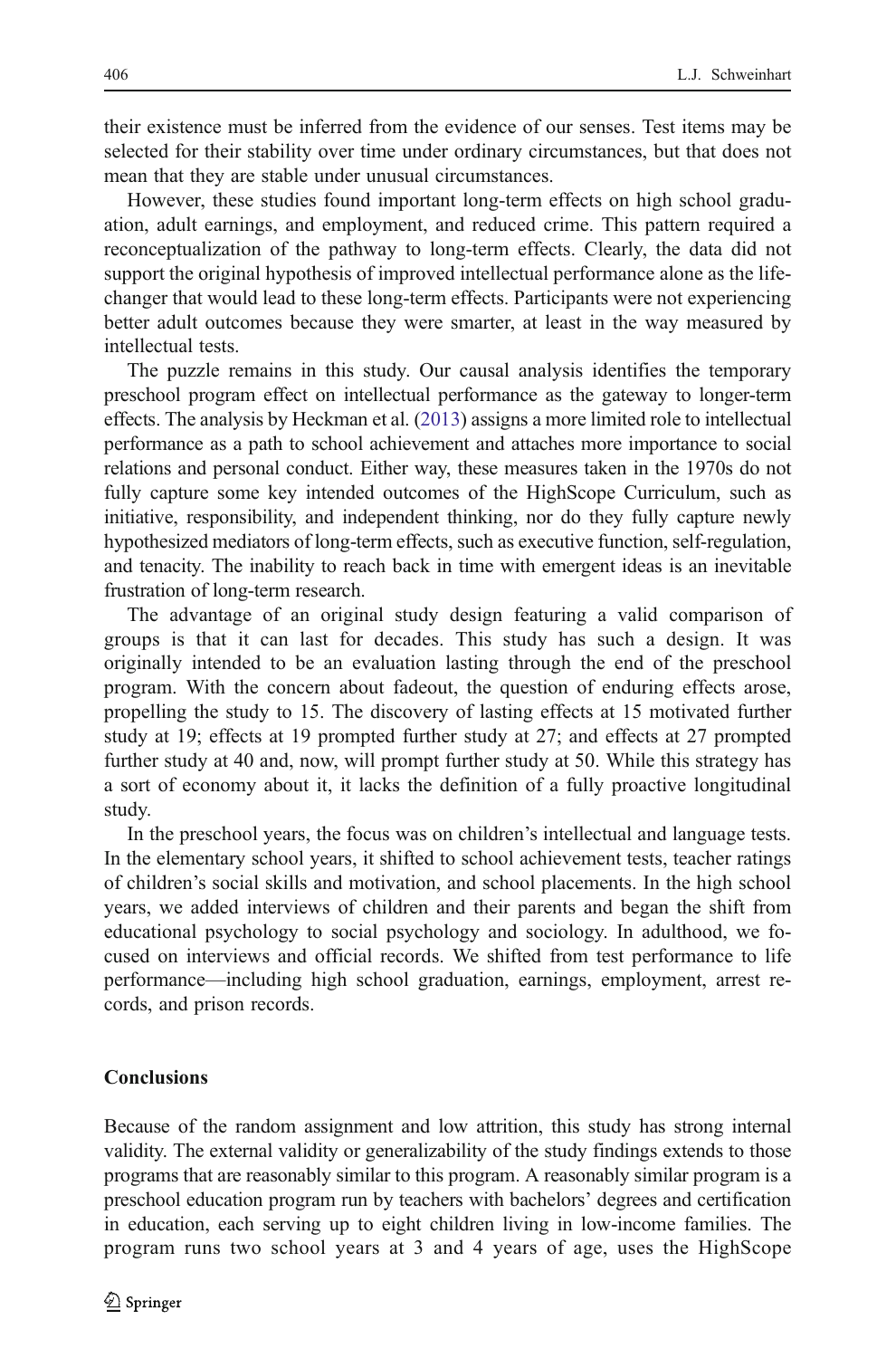<span id="page-18-0"></span>Curriculum, with daily classes of  $2\frac{1}{2}$  hours or more and teachers visiting families at least every 2 weeks. The curriculum comparison study (Schweinhart and Weikart [1997a](#page-19-0), [b](#page-19-0)) that followed this one suggest that curriculum had a lot to do with the findings.

The conclusion from the research presented in this article is that high-quality preschool programs for young children living in poverty contribute to their intellectual and social development in childhood and their school success, economic performance, and reduced commission of crime in adulthood. This study confirms that the long-term effects are lifetime effects.

The simple implication of this study is that all young children living in low-income families should have access to preschool programs that have features reasonably similar to the program used in this study. This study and others reviewed herein have motivated policymakers to invest in preschool programs. But because policymakers practice the art of compromise, these programs have seldom met the reasonable similarity standard. This study is a symbol of what government programs can achieve and inspires the passionate belief of those who want to believe in what government can accomplish and the passionate disbelief of those who want to believe that government cannot accomplish much of anything. But ultimately the public is not served by beliefs that are either too optimistic or too pessimistic. While the study can serve as grounds for debate, it is better to see it as a challenge. It shows what can be done, and the challenge is to do it. This study, the Abecedarian study, and the Chicago study lay down the same challenge: to do what we know how to do to prevent poverty from being a malevolent birthright handed down from generation to generation by the very schooling established to overcome it. The challenge is to provide high-quality preschool programs that include and actively engage low-income children so that these children get a fair chance to achieve their full potential to contribute to society.

Open Access This article is distributed under the terms of the Creative Commons Attribution License which permits any use, distribution, and reproduction in any medium, provided the original author(s) and the source are credited.

## **References**

Arbuckle, J. L. (1999). AMOS. Chicago: SmallWaters Corp. Now available from SPSS.

- Barnett, W. S., Jung, K., Youn, M.-J., & Frede, E. C. (2013). Abbott preschool program longitudinal effects study: fifth grade follow-up. New Brunswick: National Institute for Early Education Research, Rutgers University. Available online at [http://nieer.org/sites/nieer/files/APPLES%205th%20Grade.pdf.](http://nieer.org/sites/nieer/files/APPLES%205th%20Grade.pdf)
- Barnett, W. S., Lamy, C., & Jung, K. (2005). The effects of state prekindergarten programs on young children's school readiness in five states. New Brunswick: National Institute for Early Education Research, Rutgers University. Available online at [nieer.org/docs/index.php?DocID=129.](http://nieer.org/docs/index.php?DocID=129)
- Belfield, C. R., Nores, M., Barnett, S. W., & Schweinhart, L. J. (2006). The HighScope Perry preschool program: cost-benefit analysis using data from the age-40 follow-up. The Journal of Human Resources, 41(1), 162–190.
- Bureau of Justice Statistics. (2002). Criminal victimization in the United States. Washington: U.S. Department of Justice.
- Campbell, F. A., Ramey, C. T., Pungello, E. P., Sparling, J., & Miller-Johnson, S. (2002). Early childhood education: young adult outcomes from the abecedarian project. Applied Developmental Science, 6, 42–57.
- Clarke, S. H., & Campbell, F. A. (1998). Can intervention early prevent crime later? The Abecedarian Project compared with other programs. Early Childhood Research Quarterly, 13, 319–343.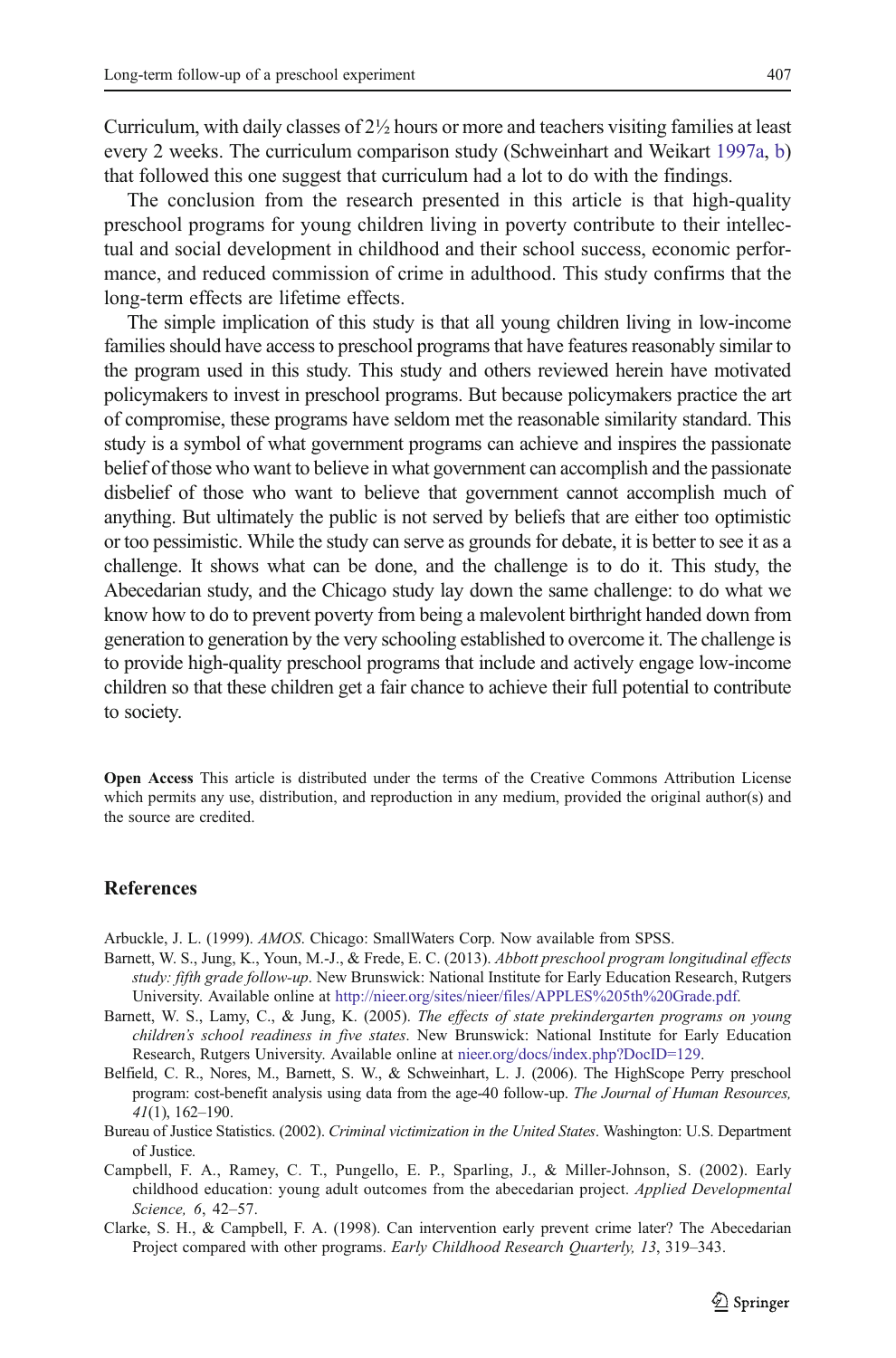- <span id="page-19-0"></span>Cohen, M. A. (1998). The monetary value of saving a high-risk youth. Journal of Quantitative Criminology, 14, 319–343.
- Cohen, M. A., Rust, R. T., Steen, S., & Tidd, S. T. (2004). Willingness-to-pay for crime control programs. Criminology, 42, 89–109.
- Consortium for Longitudinal Studies. (1983). As the twig is bent…lasting effects of preschool programs. Hillsdale: Erlbaum.

Epstein, A. S., & Hohmann, M. (2012). The HighScope preschool curriculum. Ypsilanti: HighScope Press.

- Federal Bureau of Investigation. (2002). Crime in the United States. Washington: Department of Justice. Available online at <http://www.fbi.gov/ucr/ucr/htm#cius>
- Gormley, W. T., Jr., Phillips, D. A., & Gayer, T. (2008). Preschool programs can boost school readiness. Science, 320(5884), 1723–1724.
- Heckman, J. J., Moon, S. H., Pinto, R., Savelyev, P. A., & Yavitz, A. (2010a). The rate of the return to the HighScope Perry Preschool Program. Journal of Public Economics, 94, 114–128. Available online at [www.ncbi.nlm.nih.gov/pmc/articles/PMC3145373/.](http://www.ncbi.nlm.nih.gov/pmc/articles/PMC3145373/)
- Heckman, J. J., Moon, S. H., Pinto, R., Savelyev, P. A., & Yavitz, A. Q. (2010b). Analyzing social experiments as implemented: a reexamination of evidence from the HighScope Perry preschool program. Quantitative Economics, 1(1), 1–46. Available online at [www.qeconomics.org/ojs/index.php/qe/article/view/2.](http://www.qeconomics.org/ojs/index.php/qe/article/view/2)
- Heckman, J. J., Malofeeva, L., Pinto, R., & Savelyev, P. (2013). Understanding the mechanisms through which an influential early childhood program boosted adult outcomes. American Economic Review. Available online at [http://www.aeaweb.org/forthcoming/output/accepted\\_AER.php.](http://www.aeaweb.org/forthcoming/output/accepted_AER.php)
- Massé, L. N., & Barnett, W. S. (2002). A benefit-cost analysis of the Abecedarian early childhood intervention. In Levin, H. & McEwan P. (Eds.), Cost effectiveness analysis in education: Methods, findings and potential. 2002 Yearbook of the American Education Finance Association. Available online at [http://nieer.org/resources/research/AbecedarianStudy.pdf.](http://nieer.org/resources/research/AbecedarianStudy.pdf)
- Miller, T. R., Cohen, M. A., & Wiersema, B. (1996). Victim costs and consequences: a new look (National Institute of Justice Research Report). Washington: National Institute of Justice. (NCJ-155282).
- Piaget, J., & Inhelder, B. (1969). The psychology of the child. New York: Basic Books.
- Puma, M., Bell, S., Cook, R., Heid, C., Broene, P., Jenkins, F., Mashburn, A., & Downer, J. (2012). Third grade follow-up to the Head Start Impact Study final report, OPRE Report # 2012–45. Washington: Office of Planning, Research and Evaluation, Administration for Children and Families, U.S. Department of Health and Human Services. Available online at [http://www.acf.hhs.gov/sites/default/files/](http://www.acf.hhs.gov/sites/default/files/opre/head_start_report.pdf) [opre/head\\_start\\_report.pdf.](http://www.acf.hhs.gov/sites/default/files/opre/head_start_report.pdf)
- Reynolds, A. J., Temple, J. A., Robertson, D. L., & Mann, E. A. (2001). Long-term effects of an early childhood intervention on educational achievement and juvenile arrest: A 15-year followup of low-income children in public schools. Journal of the American Medical Association, 285, 2339–2346.
- Reynolds, A. J., Temple, J. A., Robertson, D. L., & Mann, E. A. (2002). Age 21 cost-benefit analysis of the Title I Chicago child–parent centers. Educational Evaluation and Policy Analysis, 4, 267–303. Version available online at [http://www.ssc.wisc.edu/irp/pubs/dp124502.pdf.](http://www.ssc.wisc.edu/irp/pubs/dp124502.pdf)
- Schweinhart, L. J. (2011). How to make early childhood programs highly effective. In E. Zigler, W. Gilliam, & W. S. Barnett (Eds.), The Pre-K debates: current controversies and issues. Baltimore: Paul H. Brookes.
- Schweinhart, L. J., Barnes, H. V., & Weikart, D. P. (1993). Significant benefits: the HighScope Perry preschool study through age 27. Ypsilanti: HighScope Press.
- Schweinhart, L. J., Montie, J., Xiang, Z., Barnett, W. S., Belfield, C. R., & Nores, M. (2005). Lifetime effects: the HighScope Perry preschool study through age 40. Ypsilanti: HighScope Press. Summary available online at [http://highscope.org/file/Research/PerryProject/specialsummary\\_rev2011\\_02\\_2.pdf](http://highscope.org/file/Research/PerryProject/specialsummary_rev2011_02_2.pdf).
- Schweinhart, L. J., Xiang, Z., Daniel-Echols, M., Browning, K., & Wakabayashi, T. (2012). Michigan great start readiness program evaluation 2012: high school graduation and grade retention findings. Ypsilanti: HighScope Educational Research Foundation. Available online at [http://www.highscope.org/file/Research/](http://www.highscope.org/file/Research/state_preschool/MGSRP%20Report%202012.pdf) [state\\_preschool/MGSRP%20Report%202012.pdf.](http://www.highscope.org/file/Research/state_preschool/MGSRP%20Report%202012.pdf)
- Schweinhart, L. J., & Weikart, D. P. (1980). Young children grow up: effects of the Perry preschool program on youths through age 15. (Monographs of the HighScope educational research foundation, 7). Ypsilanti: HighScope Press.
- Schweinhart, L. J., & Weikart, D. P. (1997a). Lasting differences: The HighScope Preschool Curriculum Comparison Study through age 23. (Monographs of the HighScope Educational Research Foundation, 12). Ypsilanti: HighScope Press.
- Schweinhart, L. J., & Weikart, D. P. (1997b). The HighScope preschool curriculum comparison study through age 23. Early Childhood Research Quarterly, 12, 117–143.